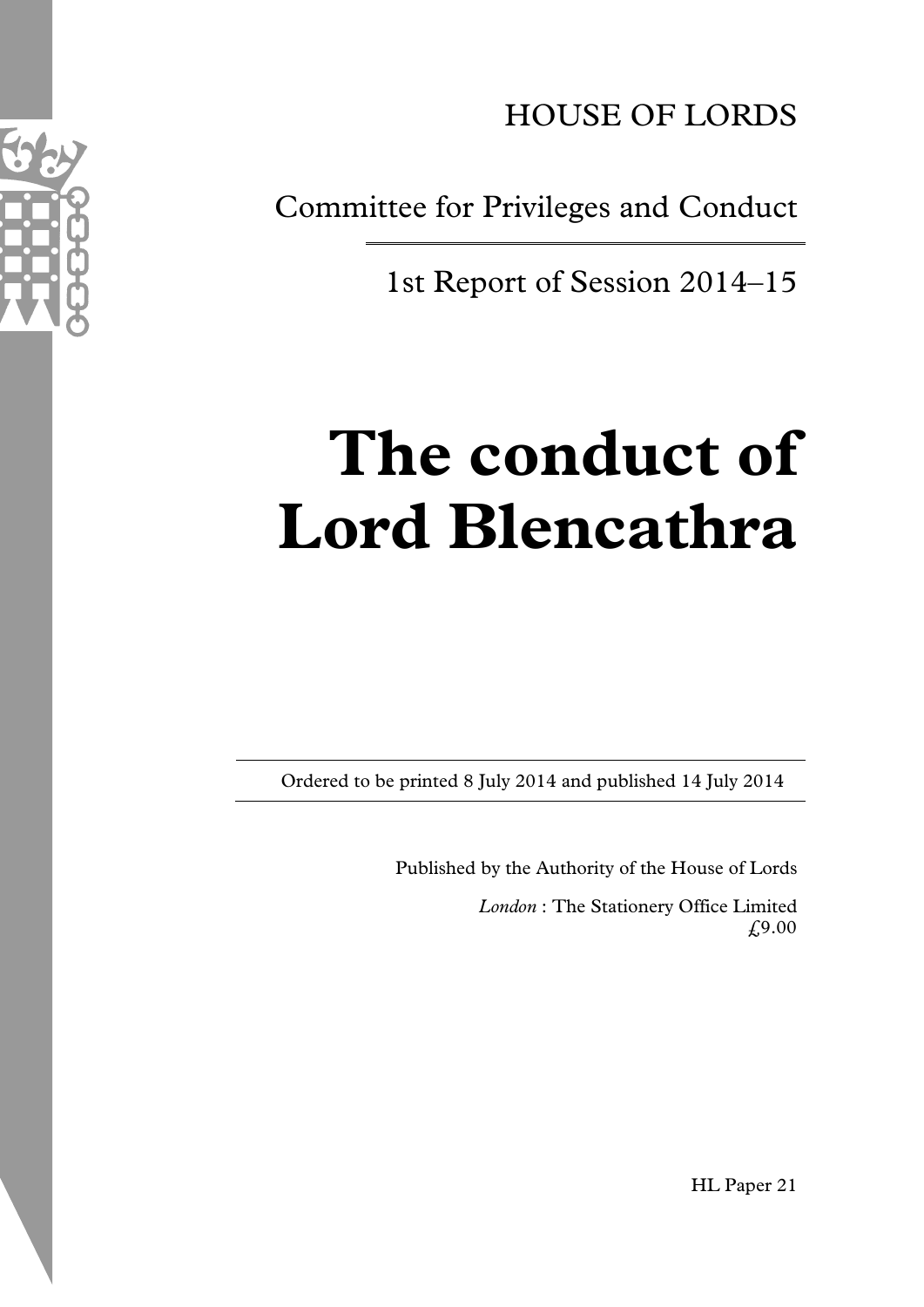#### *The Committee for Privileges and Conduct*

The Committee for Privileges and Conduct is appointed each session by the House to consider questions regarding its privileges and claims of peerage and precedence and to oversee the operation of the Code of Conduct.

Detailed consideration of matters relating to the Code of Conduct is undertaken by the Sub-Committee on Lords' Conduct.

#### *Current membership*

The Members of the Committee for Privileges and Conduct are: Baroness Anelay of St Johns Lord Bassam of Brighton Lord Brooke of Sutton Mandeville Lord Brown of Eaton-under-Heywood Lord Eames Lord Hill of Oareford Lord Hope of Craighead Lord Irvine of Lairg Lord Laming Lord Mackay of Clashfern Lord Newby Baroness Royall of Blaisdon Baroness Scotland of Asthal Lord Sewel *(Chairman)* Viscount Ullswater Lord Wallace of Tankerness

The Members of the Sub-Committee on Lords' Conduct are: Lord Brown of Eaton-under-Heywood *(Chairman)* Lord Cope of Berkeley Lord Dholakia Lord Irvine of Lairg Baroness O'Neill of Bengarve

The Code of Conduct and the up-to-date Register of Lords' Interests are on the internet at http://www.publications.parliament.uk/pa/ld/ldreg.htm

#### *General information*

General information about the House of Lords and its committees can be found at http://www.parliament.uk/business/lords

#### *Contacts*

General correspondence should be addressed to the Clerk of the Committee for Privileges and Conduct, House of Lords, London, SW1A 0PW (telephone 020 7219 8796).

Correspondence relating to the work of the Sub-Committee on Lords' Conduct should be addressed to the Clerk of the Sub-Committee on Lords' Conduct, House of Lords, London, SW1A 0PW (telephone 020 7219 1228).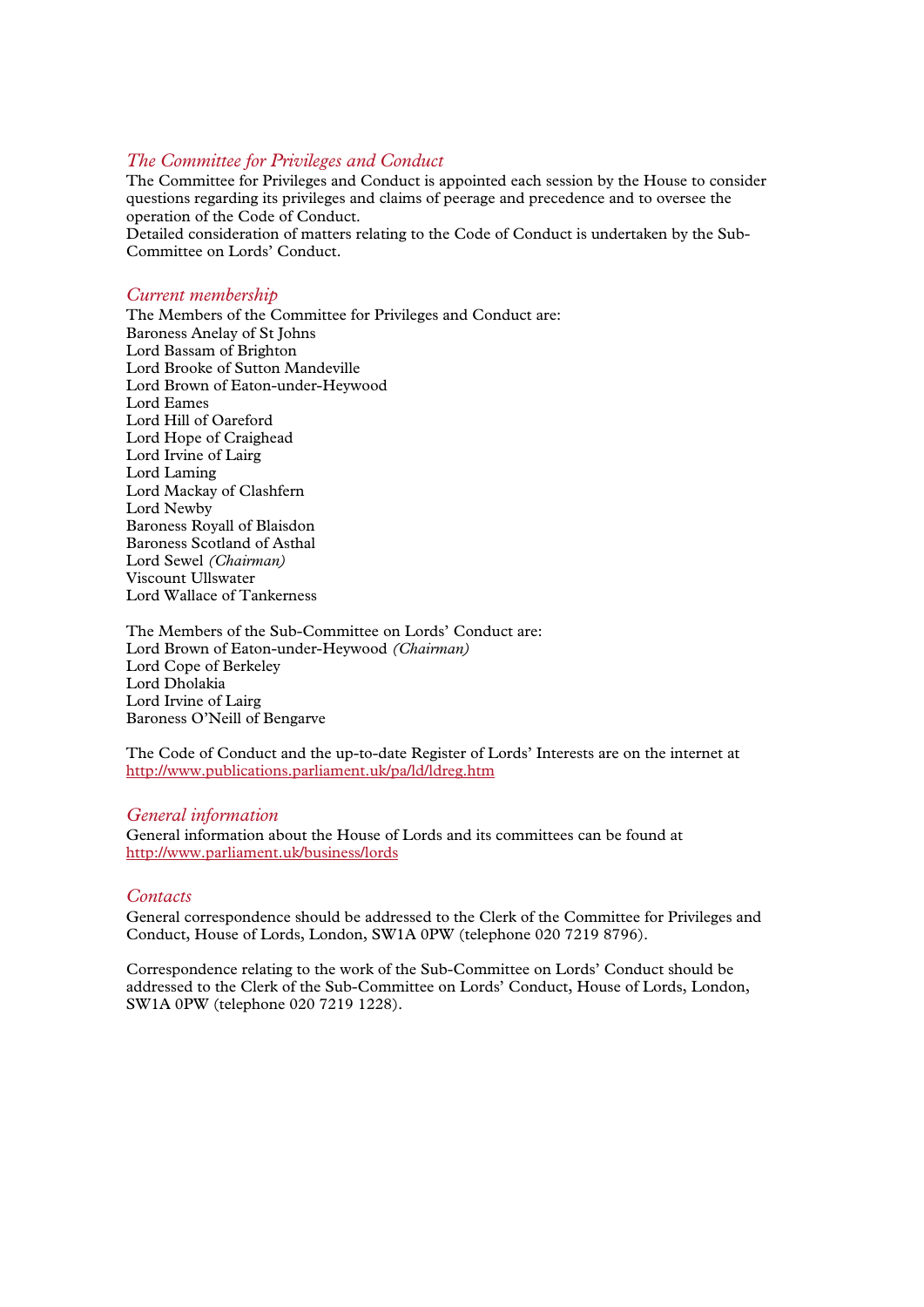# **The conduct of Lord Blencathra**

- 1. The Committee for Privileges and Conduct has considered a report by the House of Lords Commissioner for Standards on the conduct of Lord Blencathra (at annex 2). The Committee has also considered a report by the Sub-Committee on Lords' Conduct (at annex 1). The Sub-Committee's report summarises the case. The Commissioner found that Lord Blencathra had breached the Code of Conduct. The Sub-Committee recommended that Lord Blencathra be required to make a personal statement of apology to the House in terms approved by the chairman of the Sub-Committee.
- 2. The procedure in cases such as this is set out in the Guide to the Code of Conduct. Under this procedure, the Commissioner investigates allegations against Members. He reports his findings to the Sub-Committee which, if the Commissioner has found the Member to have breached the Code, recommends any action that the Member concerned should take and any sanction that the House should apply. The Sub-Committee does not reopen the Commissioner's findings, which are reported without amendment to the Committee for Privileges and Conduct. The Member may then appeal to that Committee against the Commissioner's findings or the Sub-Committee's recommended sanction, or both.
- 3. In this case Lord Blencathra decided not to appeal against the findings of the Commissioner or the sanction recommended by the Sub-Committee on Lords' Conduct.
- 4. In cases where a member does not appeal against the finding or recommended sanction (such as this case), paragraph 132 of the Guide makes no provision for the Committee for Privileges and Conduct to review the finding or recommended sanction. It states that "the Committee reports forthwith to the House in the terms recommended by the Sub-Committee". However, in view of the complexity of this case, after receiving the initial report from the Sub-Committee we asked it to consider further the question of sanction, with a view to it offering fuller reasons for its recommended sanction. The Sub-Committee did so, and its revised report is annex 1 to this report.
- 5. In accordance with paragraph 132 of the Guide, we report the recommendation of the Sub-Committee that Lord Blencathra be required to make a personal statement of apology to the House, as set out in the Sub-Committee's report.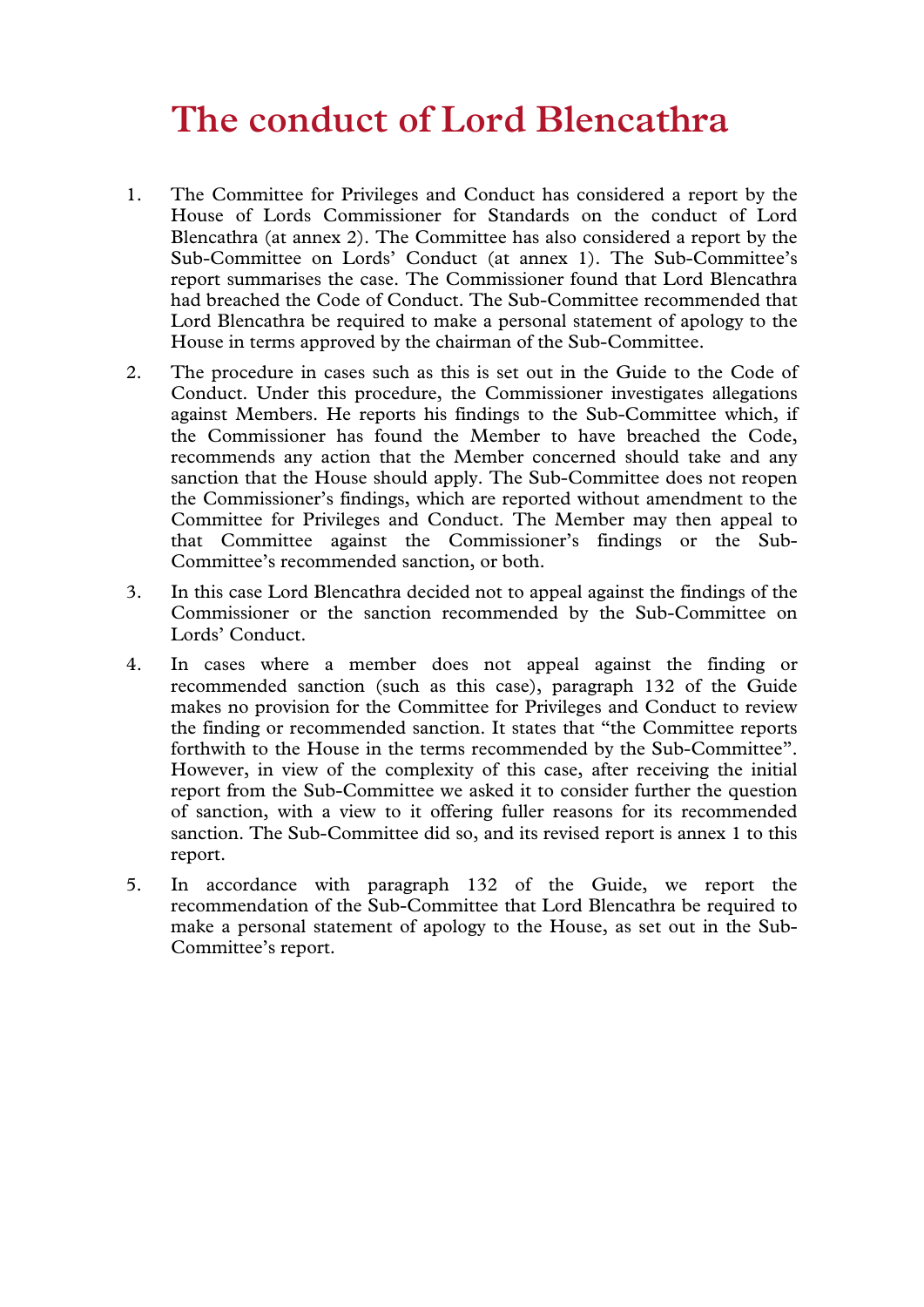# **ANNEX 1: REPORT FROM THE SUB-COMMITTEE ON LORDS' CONDUCT**

1. The Commissioner for Standards has submitted the attached report into the conduct of Lord Blencathra.

2. In 2012 the Commissioner considered a complaint that Lord Blencathra had, in his capacity as the Director of the Cayman Islands Government Office in the United Kingdom, provided parliamentary advice or services in return for payment. The Commissioner found that the evidence did not support the complaint and so dismissed it.

3. In March 2014 a new complaint was made, on the basis of an article in *The Independent*. That article was based on a copy of the contract Lord Blencathra agreed with the Cayman Islands Government, which ran from November 2011 to November 2012. Amongst the services that Lord Blencathra in the contract agreed to provide were "liaising with and making representations to … Members of Parliament in the House of Commons, and Members of the House of Lords".

4. The Commissioner finds that by agreeing to a contract which would involve the provision of parliamentary services Lord Blencathra breached paragraph 8(d) of the Code of Conduct (which prohibits members from accepting or agreeing to accept payment or other reward in return for providing parliamentary advice or services). Although the Commissioner finds that there is no evidence that Lord Blencathra in fact provided such services, the mere existence of that contractual term put him in breach of the Code.

5. In accordance with paragraphs 129 and 130 of the Guide to the Code of Conduct, our role has been to decide the appropriate sanction to recommend.

6. At first sight the fact that a member entered into a contract which included amongst 14 specified consultancy services a commitment to promote his client government's interests by liaising with and making representations to, *inter alios*, members of both Houses of Parliament appears to call for the severest of sanctions. Lord Blencathra's evidence, however, was that when he took on this consultancy role he made it clear to the Cayman Islands Government that he would not lobby Parliament and, he states, this express qualification of his ostensible commitments was firmly understood between him and his client. In other words, despite the inclusion of the offending term in the written agreement, he never in fact intended to undertake impermissible lobbying and his clients understood and accepted this. The Commissioner stated that there was no evidence to dispute this, nor to show that Lord Blencathra ever actually provided such services (which could be thought indicative of his never in fact having undertaken to do so). The essential basis of the Commissioner's report—namely his finding "that the mere existence of the contractual obligation" (emphasis added) breached the Code—is itself, of course, consistent with Lord Blencathra's evidence which therefore we think we should properly recognise, for the purposes of determining the appropriate sanction, may very well be true.

7. Naturally the sub-committee has had regard to the four recent cases (two in session 2008–09, two in session 2013–14) in which members have been suspended from the service of the House for varying periods of time for expressing a clear willingness to breach the Code in the course of negotiations for an agreement to provide parliamentary services for payment, thus demonstrating a failure to act on their personal honour. (This breach of the Code is now explicitly dealt with in paragraph 7A of the recently revised third edition of the Guide.) However, such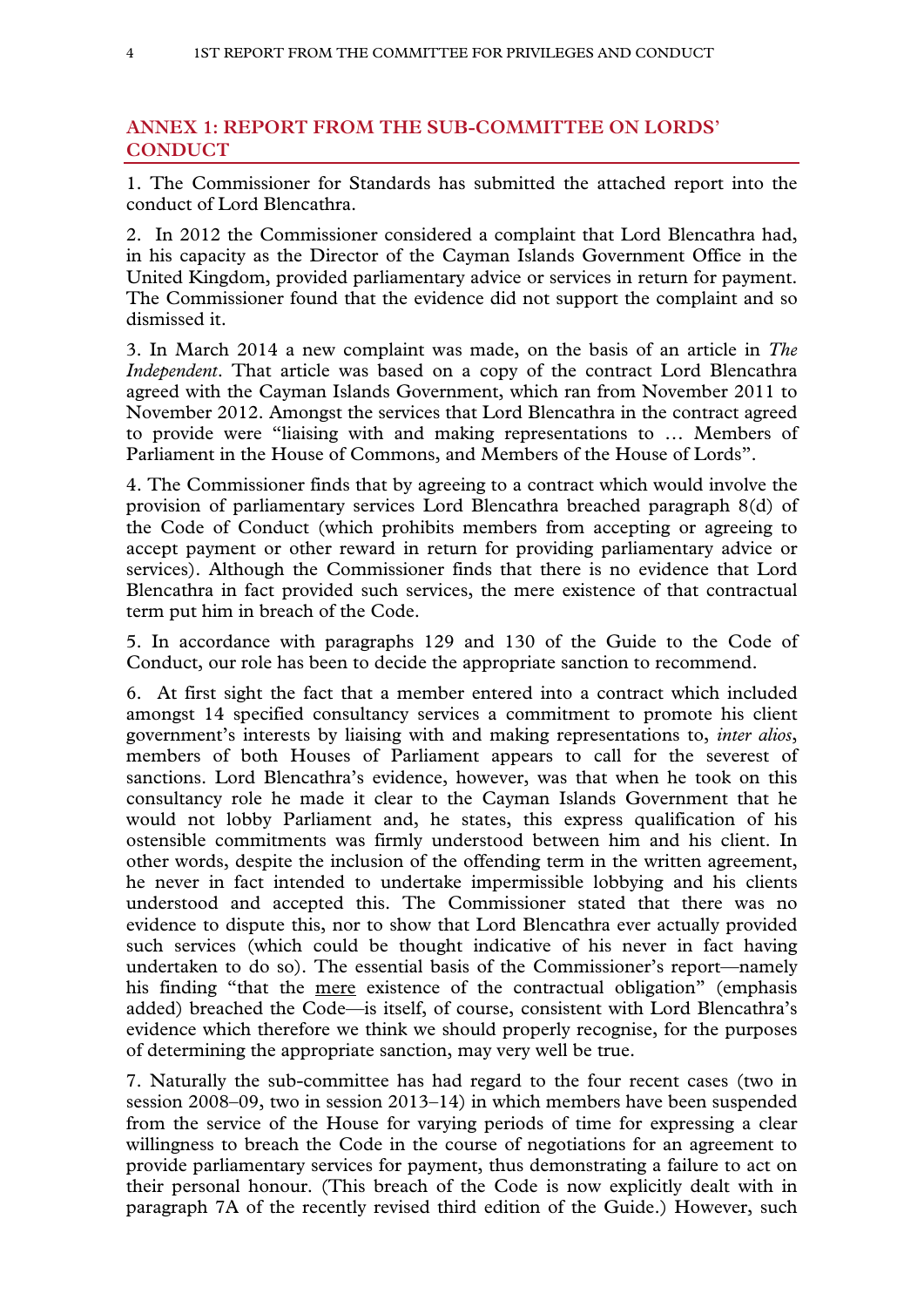cases necessarily involved a finding that the members were clearly willing and proposing to breach the Code.

8. In two other recent cases the Commissioner, albeit troubled by members' apparent readiness to become involved in the provision of parliamentary advice or services for reward, was not satisfied that there was sufficiently strong evidence to establish a clear willingness to breach the Code given in one case the provisional nature of the discussion and in the other the fact that, despite the member's apparent readiness to lobby for reward, he asserted his commitment always to abide by the rules.

9. The critical distinction, as we see it, between Lord Blencathra's case and cases where members were suspended for failing to act on their personal honour is that, whereas in those cases the Commissioner found a clear willingness to breach the Code by lobbying for reward, here the breach consisted of the inclusion in a written contract of a clause which both sides may very well have understood and agreed was not in fact to be implemented.

10. In summary, given the Commissioner's findings that (a) "no evidence has been produced that Lord Blencathra did actually provide parliamentary services and I have no reason to question his assurances in that regard";<sup>1</sup> and (b) "there is no evidence that Lord Blencathra deliberately sought to undermine the integrity of my investigation in  $2012^{\prime\prime}$  by not disclosing the  $2011-12$  contract; given (c) Lord Blencathra's evidence that he had "made clear [to the Cayman Islands Government] that I would not be lobbying in Parliament or MPs … That was firmly understood between  $us$ ";<sup>3</sup> and given (d) Lord Blencathra's recognition that it "was probably a mistake" to agree to the term in the contract and that he was "very sorry about that",4 **we recommend that the appropriate sanction in this case would be for Lord Blencathra to make a personal statement of apology to the House.** 

11. We include in this revised report the terms of the apology proposed and submitted by Lord Blencathra following our initial report which, on the basis that the Privileges and Conduct Committee accept that an apology is an appropriate sanction, the chairman of the sub-committee is disposed to approve. The proposed apology is as follows:

"Although I never actually provided nor intended to provide parliamentary services to the Cayman Islands Government in return for payment, I acknowledge and deeply regret that I entered into a written contract under which I was apparently committed to provide such services (as one of 14 specified "consultancy services").

I now recognise and accept that such a contract was in clear breach of the requirement in paragraph 8(b) of the Code of Conduct that members "must not seek to profit from membership of the House by accepting or agreeing to accept payment or other incentive or reward in return for providing parliamentary advice or services."

I misled myself into thinking that, since it was understood that I would not be making representations in reality, then the wording did not

-

<sup>&</sup>lt;sup>1</sup> Paragraph 18 of the report from the Commissioner for Standards.

<sup>2</sup> *Ibid.*, paragraph 19.

<sup>3</sup> *Ibid.*, paragraph 13.

<sup>4</sup> *Ibid.*, paragraph 14.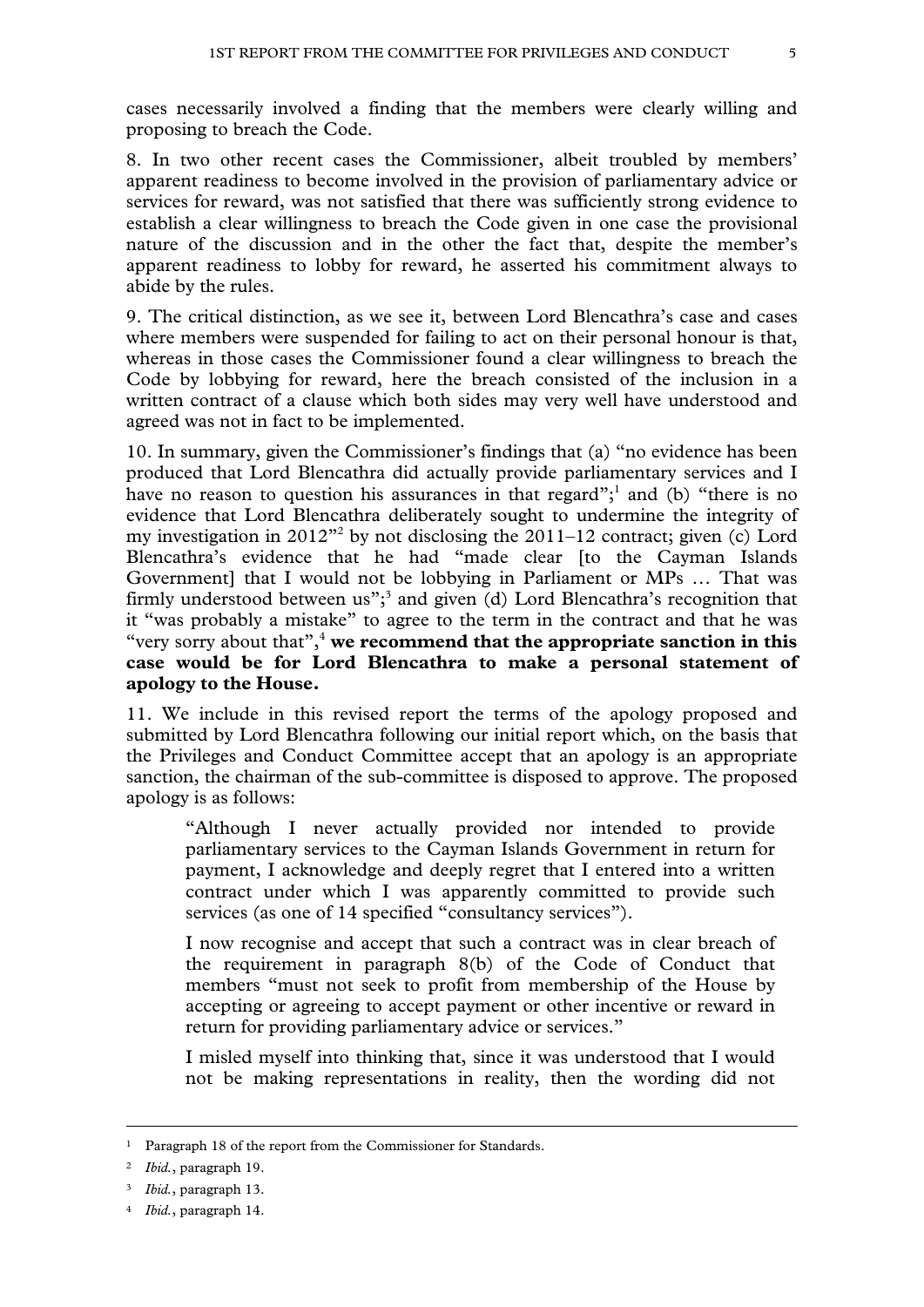matter. But words do matter; I was wrong and I apologise to the House for that misjudgement.

When the contract was renewed in November 2012 the reference to providing such services was deleted and in March 2014 the contract ended.

I deeply regret having breached the Code in this way and the embarrassment to the House that I recognise is caused by such conduct. I offer the House my sincere apology."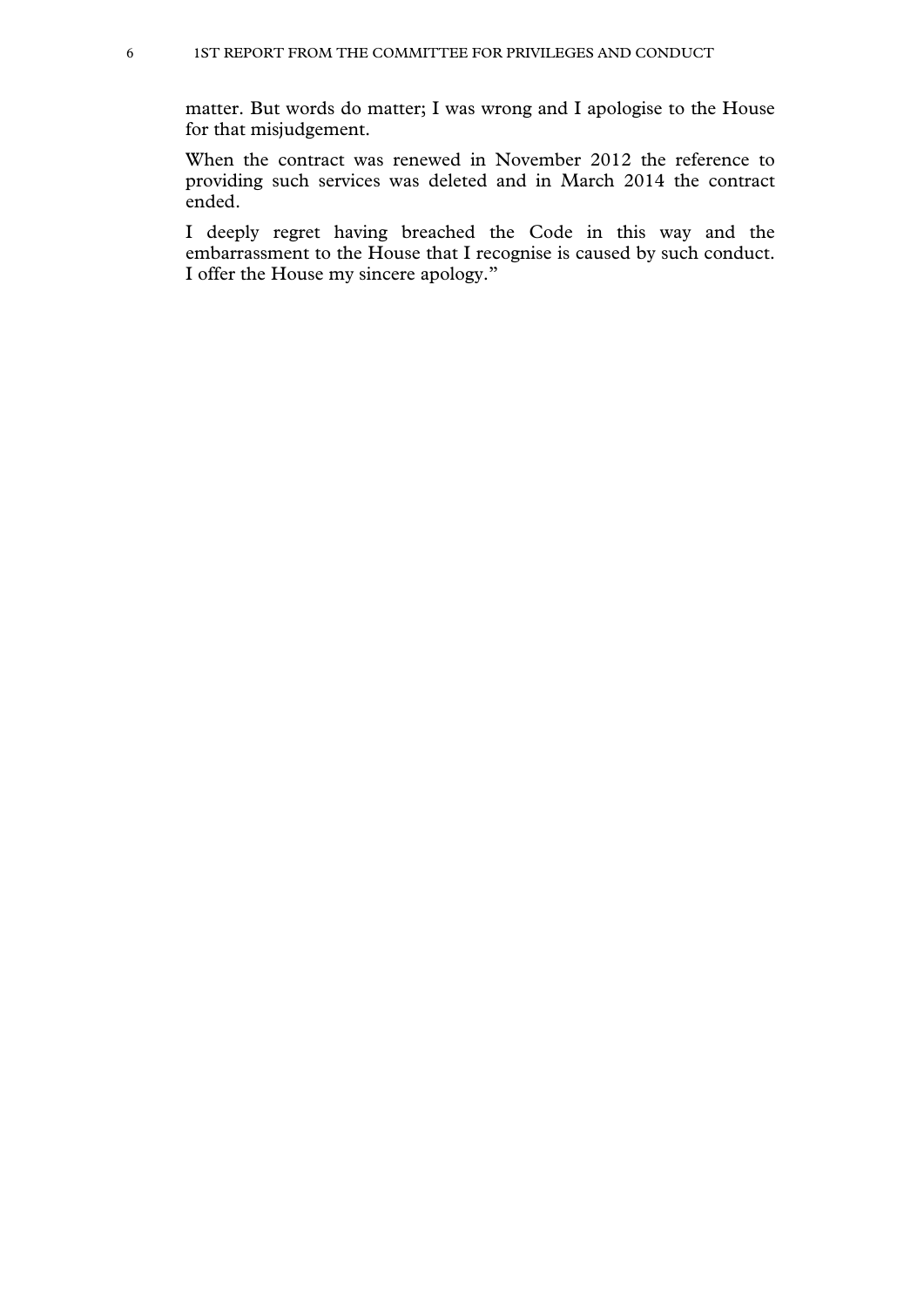# **ANNEX 2: REPORT FROM THE COMMISSIONER FOR STANDARDS**

#### **Summary of the complaint**

- 1. On 24 March 2014 an article was published in *The Independent* newspaper entitled "Revealed: Conservative peer Lord Blencathra's lobbying contract for tax haven Cayman Islands" (appendix A). On that date Lord Blencathra referred himself to my office on the basis of the article (appendix B). Also on that date I received a complaint from Paul Flynn MP (appendix C), which also was based on *The Independent* article. Mr Flynn forwarded a copy of the contract which featured in the article (appendix D).
- 2. In accordance with paragraph 103 of the Guide to the Code of Conduct, I sought the agreement of the Sub-Committee on Lords' Conduct to investigate Lord Blencathra's self-referral. That agreement was forthcoming and I proceeded on the basis of both that self-referral and Mr Flynn's complaint.
- 3. I wrote to Lord Blencathra on 26 March 2014 (appendix E) advising him that I had decided to investigate the matters which gave rise to his selfreferral and Mr Flynn's complaint, and inviting him to provide a full and accurate account. I supplied him with a copy of the newspaper article and associated contracts and emails. I invited him to review the evidence he submitted to me in July 2012 and either to confirm that he stood by it, or to amend it as he saw fit in the light of the allegations in *The Independent* article. Lord Blencathra responded in a letter dated 7 April 2014 (appendix F).

#### *2012 investigation*

- 4. In 2012 Mr Flynn made a complaint about Lord Blencathra's conduct as the Director of the Cayman Islands Government Office in the United Kingdom. The complaint alleged that in this capacity Lord Blencathra had provided parliamentary services in return for payment or other reward. The complaint specified four instances in 2011–12 in which it was alleged that parliamentary services had been provided. I investigated the complaint. I found no breach of the Code of Conduct by Lord Blencathra in 2012, as the evidence did not establish that he had provided parliamentary services.<sup>5</sup> In his submission to my investigation in 2012 Lord Blencathra wrote, "none of my work involves lobbying Parliament or seeking to influence either House. I made that clear when I took on the role that I would not do that".<sup>6</sup>
- 5. Mr Flynn's letter dated 24 March 2014 highlighted what he believed were discrepancies between Lord Blencathra's evidence to my investigation in 2012 and information in *The Independent* article. In particular, the article was based on the contract under which Lord Blencathra worked for the Cayman Islands Government in 2011–12, and alleged that the contract required Lord Blencathra to lobby Parliament (i.e. provide parliamentary services).

-

<sup>5</sup> Committee for Privileges and Conduct, *The Conduct of Lord Blencathra* (5th report, session 2012–13, HL Paper 74).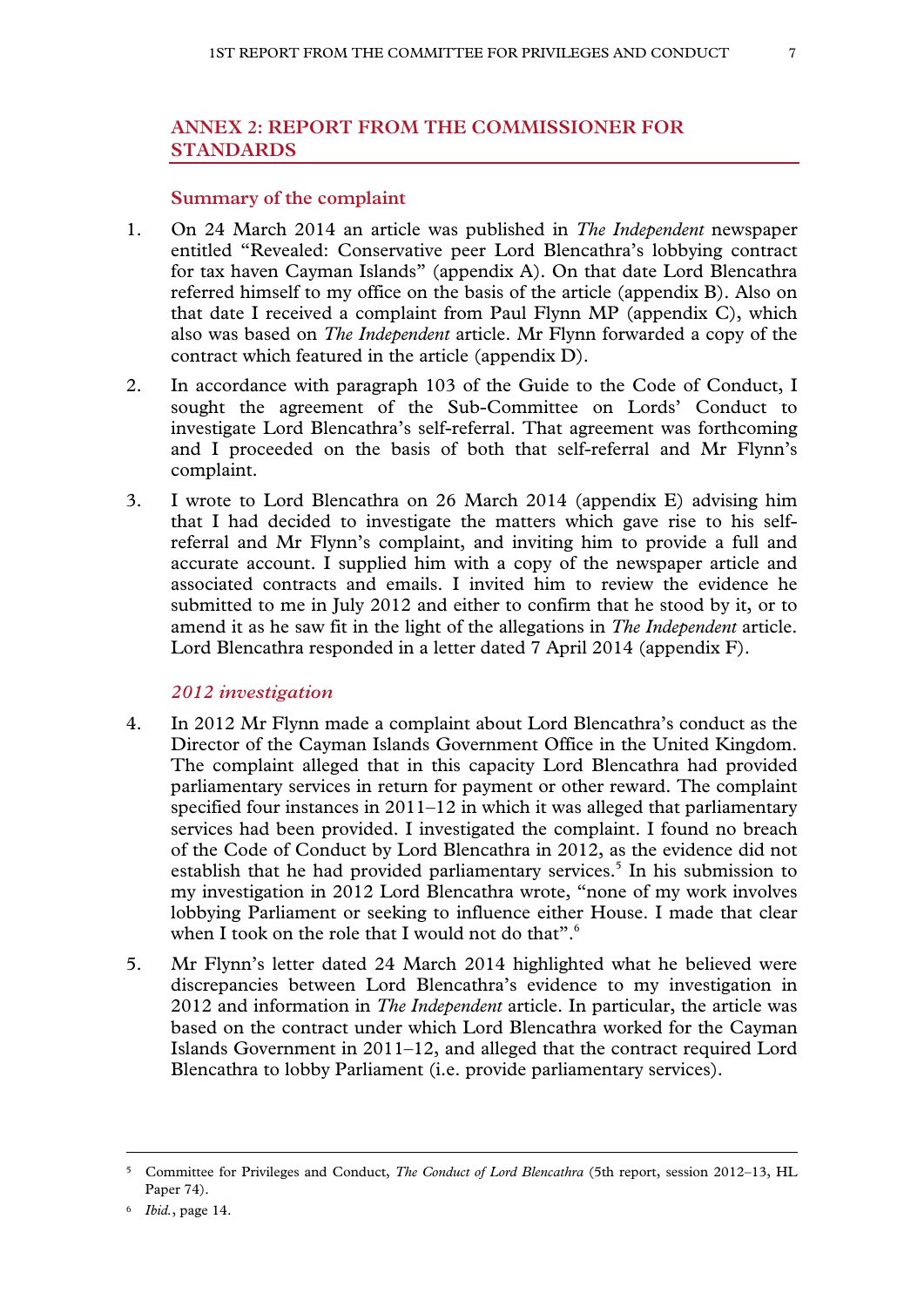# **Key facts**

- 6. The article in *The Independent* was based on a copy of an "advisory and consultative agreement" which had been disclosed to the newspaper (appendix D). That agreement was between the Government of the Cayman Islands and Two Lions Consultancy Ltd. The agreement was dated 9 November 2011 and would last until 1 November 2012. In the agreement Two Lions Consultancy was described as "headed by Lord Blencathra."<sup>7</sup> Lord Blencathra signed the contract on behalf of Two Lions.
- 7. The agreement provided that "Two Lions will provide consultancy services to the [Cayman Islands Government] … and will have direct responsibility for the provision and management of the services set out in Annex 1."8 The contract further specified that Lord Blencathra would have "primary responsibility" for performing the services set out in that annex.<sup>9</sup> In consideration for these services Two Lions was paid  $f_{1,12,000}$  per month.<sup>10</sup>
- 8. 14 services were set in Annex 1. Service (c) was the one which attracted the attention of *The Independent* and formed the basis of Mr Flynn's complaint. It reads:

"Promoting the Cayman Islands' interests in the UK and Europe by liaising with and making representations to UK Ministers, the FCO, Members of Parliament in the House of Commons, and Members of the House of Lords, Members of the European Parliament, European Governments, and the EU Commission, the Commonwealth Countries Association and the Overseas Territories Association."

- 9. Mr Flynn also supplied me with a copy of the successor contract between the Cayman Islands Government and Two Lions. This agreement commenced on 1 November 2012.<sup>11</sup> The above-quoted service did not appear in the successor contract.<sup>12</sup>
- 10. At issue in this case, therefore, is whether Lord Blencathra breached the Code of Conduct by entering into a contract which ran from November 2011 to November 2012 which involved agreeing to provide the services quoted above.
- 11. Under paragraph 8(d) of the Code of Conduct members "must not seek to profit from membership of the House by accepting or agreeing to accept payment or other incentive or reward in return for providing parliamentary advice or services."
- 12. This is elaborated on in paragraph 21 of the Guide to the Code, which states that members "may not, in return for payment or other incentive or reward, assist outside organisations or persons in influencing Parliament … A member may never provide parliamentary services in return for payment or other incentive or reward." Paragraph 20 of the Guide recognises that "a member may exceptionally give parliamentary advice to an organisation or

 <sup>7</sup> Appendix D, recital (D).

<sup>8</sup> Appendix D, paragraph 3.1.

<sup>9</sup> Appendix D, paragraph 3.2.

<sup>10</sup> Appendix D, paragraph 4.1.

<sup>11</sup> The agreement was scheduled to last until 1 November 2015, but was terminated by mutual agreement on 31 March 2014: appendix F, paragraphs 39–41.

<sup>&</sup>lt;sup>12</sup> The contract that began in November 2012 is not printed with this report.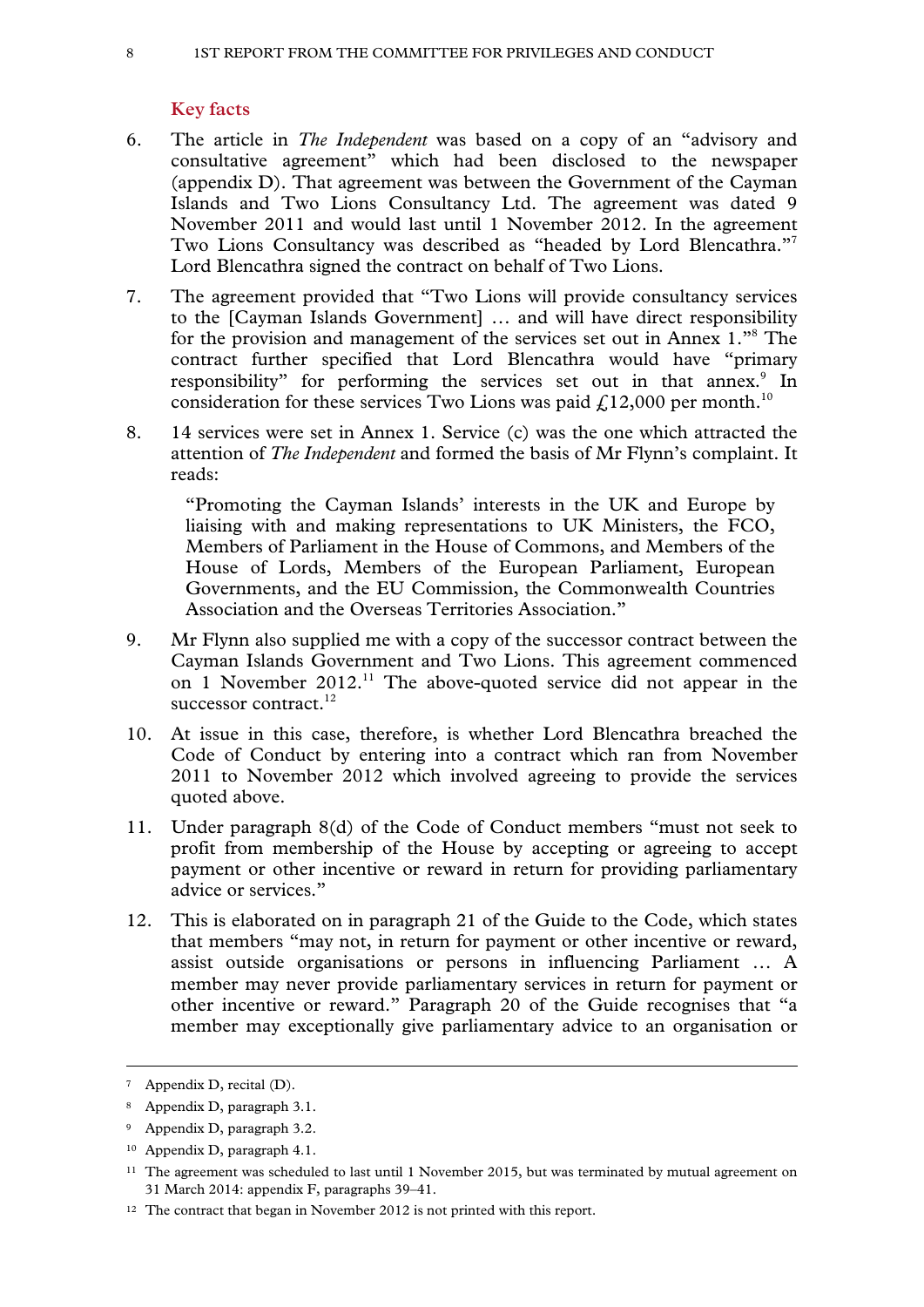person with whom the member has a financial interest, provided that the member can demonstrate that he or she does not receive payment or benefit in return for the provision of parliamentary advice or services … the member should, where possible, ensure contractual agreements specifically exclude the provision of parliamentary advice or services".

#### *Lord Blencathra's response*

- 13. Lord Blencathra was quoted by *The Independent* as saying "My compliance with the law or Lords rules takes precedence over anything which was in my contract, I made clear that I would not be lobbying in Parliament or MPs. Indeed, even that initial contract made no mention of lobbying. That was firmly understood between us."
- 14. He elaborated on that in his submission to me. He stated that the contract of November 2011 "was the first time that the completely new role of Director was being established" with someone other than a Cayman civil servant.<sup>13</sup> He explained that the role and tasks he undertook have changed considerably over time. He continued, "Although I made clear in statements that I could not and would not lobby MPs and Parliament, with hindsight I regret that I did not press for the reference in item (c), which could be construed as lobbying by some, to be deleted from that first trial contract of November 2011. Because I knew I would not be making representations to MPs and Parliament, I did not consider their inclusion to be important. I accept that was probably a mistake and that it might have caused the wrong perception and I am very sorry about that."<sup>14</sup> Lord Blencathra stated that there were other activities listed in the annex to the contract which he did not undertake.<sup>15</sup> His central point was that even though the contract of  $2011-12$ mentioned making representations to MPs and Parliament in reality he did not do so.<sup>16</sup>

#### **Findings**

- 15. During my investigation no fresh evidence has been provided which demonstrates that Lord Blencathra may have actually provided parliamentary services under the 2011–12 contract with the Cayman Islands Government. The issue, therefore, is whether he *agreed* to accept payment in return for providing parliamentary services.
- 16. It is now well-established that a member breaches the Code of Conduct if he or she expresses a clear willingness to breach the rules, even if (for example) no contract is signed and no money changes hands.<sup>17</sup>

-

<sup>13</sup> Appendix F, paragraph 5.

<sup>14</sup> Appendix F, paragraph 6.

<sup>15</sup> Appendix F, paragraphs 7 and 8.

<sup>16</sup> Appendix F, paragraph 9. Lord Blencathra's response went on to describe in some detail recent activities he had undertaken under the successor contract. He said he appreciated that such matters were not germane to the current complaint. Accordingly, the material that he appended to his submission in support of such matters is not printed with this report.

<sup>&</sup>lt;sup>17</sup> The House recently agreed that a provision about members being in breach of the Code if they express a clear willingness to breach the Code should be expressly included in the Guide: see Committee for Privileges and Conduct, *Amendments to the Code of Conduct and Guide to the Code* (13th Report, Session 2013–14, HL Paper 123), paragraph 7.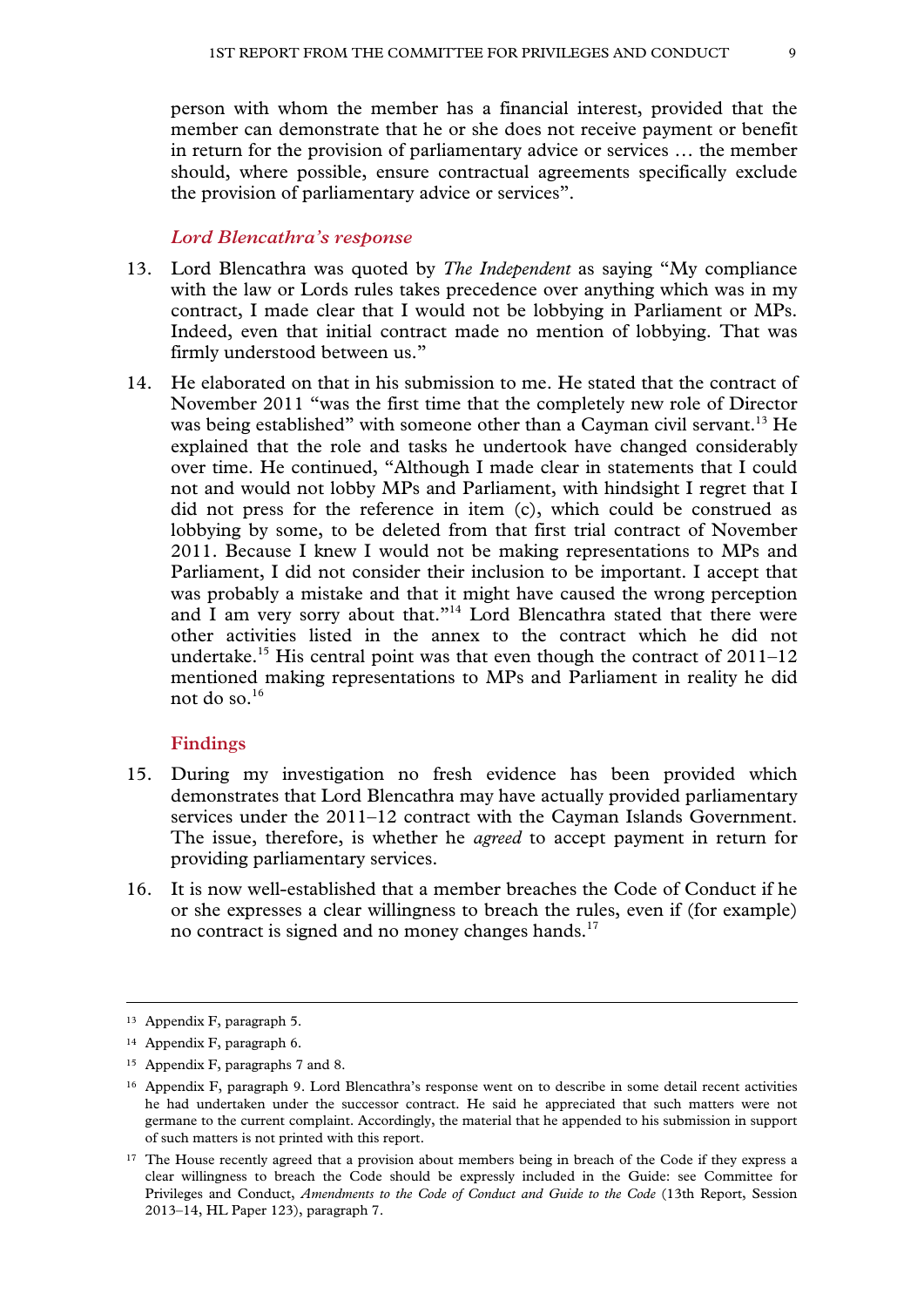- 17. This case involves one step beyond the expression of a "clear willingness" to breach the Code. In this case, a written contract between Lord Blencathra and the Cayman Islands Government was agreed. The contract included a requirement for Lord Blencathra to have "primary responsibility" for providing services which included "liaising with and making representations to … Members of Parliament in the House of Commons, and Members of the House of Lords". There has been no suggestion that the fees payable to Two Lions were not fully honoured. Thus, there was an agreement for payment to be made in return for specified services.
- 18. Lord Blencathra argues that he never provided parliamentary services to the Cayman Islands Government, notwithstanding the terms of the 2011–12 contract. No evidence has been produced that Lord Blencathra did actually provide parliamentary services and I have no reason to question his assurances in that regard. However, the fact remains that he signed a contract under which he agreed to provide such services. Paragraph 8(d) of the Code prohibits members from agreeing to provide parliamentary services in return for payment.
- 19. Lord Blencathra did not share the 2011–12 contract with me when I conducted my 2012 investigation. In his submission to this investigation he said that he did not do so as it was irrelevant to the specific allegations then made against him; he said that it never crossed his mind to send it.<sup>18</sup> I understand his argument with regard to the specific allegations made by Mr Flynn in 2012 (which related to particular instances in which it was alleged that parliamentary advice or services had been provided). However, in my letter to Lord Blencathra in 2012 advising him of my investigation I requested a full and accurate account of the matters in question; I also quoted paragraph 8(d) of the Code and paragraph 21 of the Guide.<sup>19</sup> Thus, I think it is reasonable to conclude that the existence of a contract apparently requiring the provision of parliamentary services in return for payment should have been considered potentially relevant, and therefore should have been disclosed to me. I highlight that the purpose of the Code of Conduct is *inter alia* "to provide the openness and accountability necessary to reinforce public confidence in the way in which members of the House of Lords perform their parliamentary duties." That said, there is no evidence that Lord Blencathra deliberately sought to undermine the integrity of my investigation in 2012.
- 20. In respect of the current investigation I find that Lord Blencathra breached paragraph 8(d) of the Code of Conduct by entering into an agreement between November 2011 and November 2012 which involved him agreeing to provide parliamentary services in return for payment. The parliamentary services that were agreed were "liaising with and making representations to" MPs and members of the House of Lords. I reiterate that no evidence has been identified to contradict Lord Blencathra's statement that he did not actually provide such services. However, I find that the mere existence of the contractual obligation is at variance with paragraph 8(d) of the Code of Conduct.

-

<sup>18</sup> Appendix F, paragraph 9.

<sup>19</sup> Committee for Privileges and Conduct, *The Conduct of Lord Blencathra* (5th Report, Session 2012–13, HL Paper 74), pages 12–14.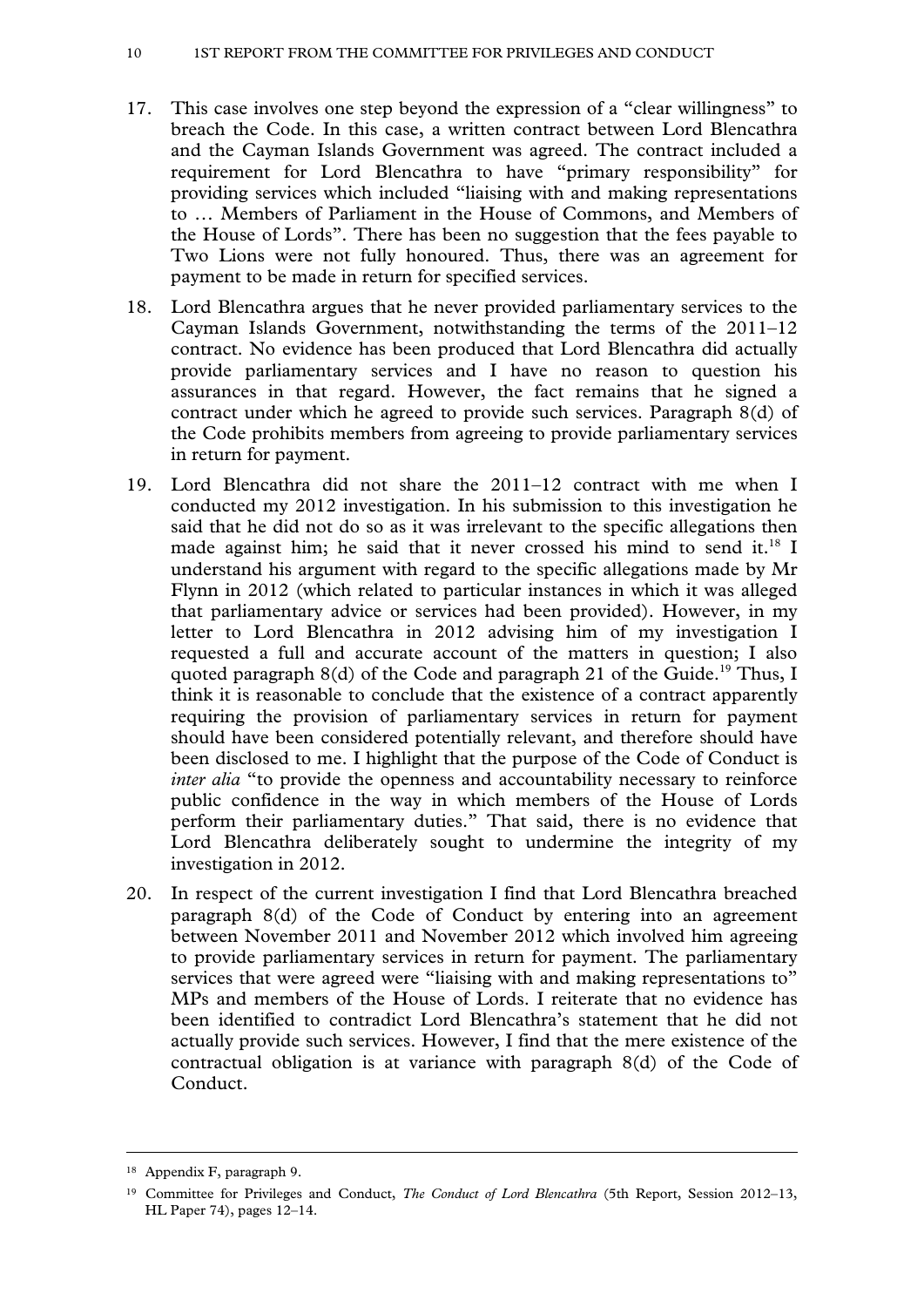21. I have dealt with the suggestion that Lord Blencathra did not properly cooperate with my investigation in 2012 above. In respect of this investigation, I should report that Lord Blencathra co-operated fully.

Paul Kernaghan CBE QPM Commissioner for Standards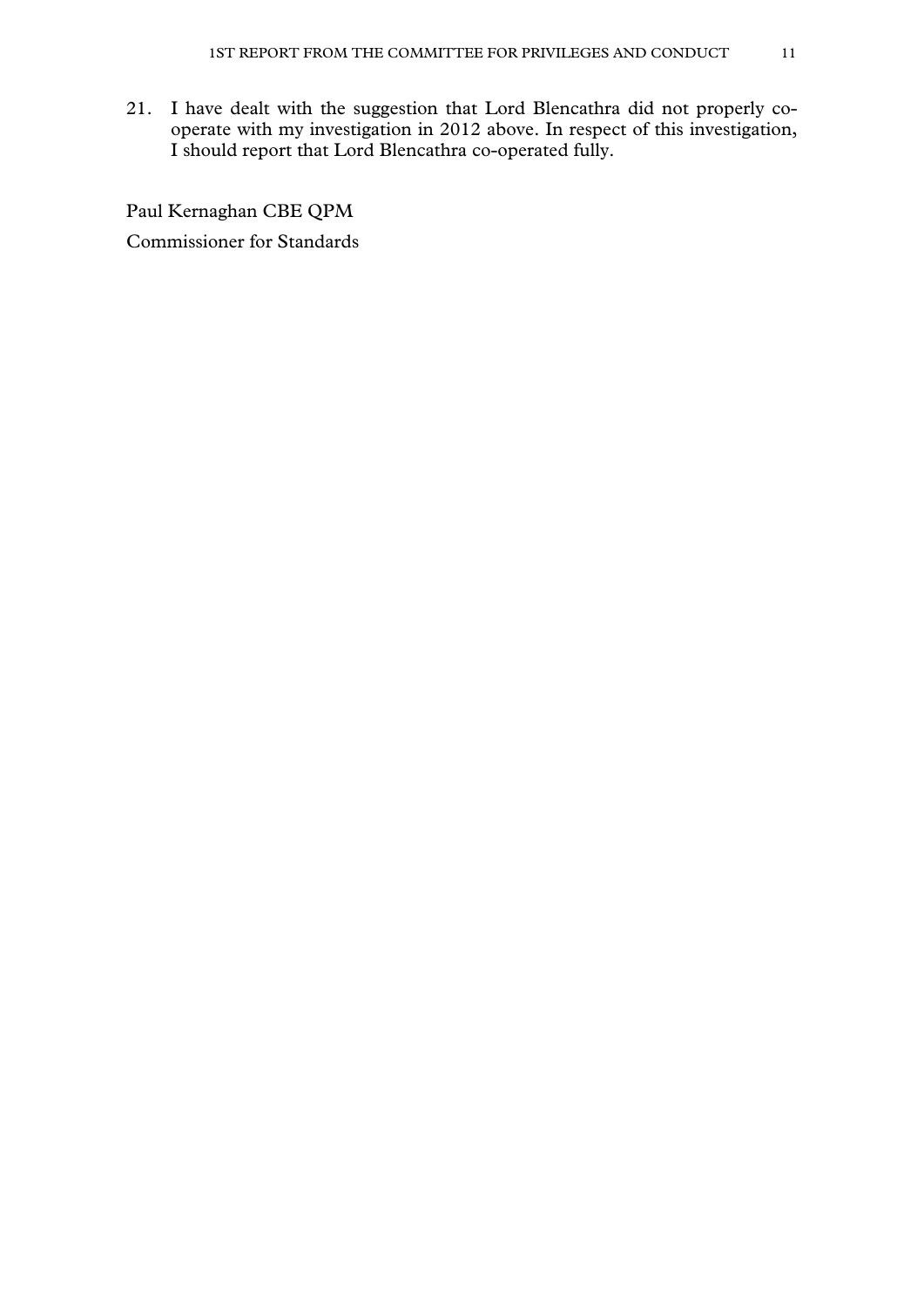# **Appendix A: Article in** *The Independent***, 24 March 2014**

#### *Revealed: Conservative peer Lord Blencathra's lobbying contract for tax haven Cayman Islands*

A senior Conservative peer, who denied that he ever lobbied MPs and peers on behalf of a Caribbean tax haven, had signed a  $\text{\textsterling}12,000$ -a-month contract that stated he would do so, an investigation for *The Independent* has revealed.

Lord Blencathra has previously been investigated by the Lords Commissioner for Standards for his work on behalf of the Cayman Islands government and insisted in written evidence that none of his work involved lobbying Parliament. The peer told the commissioner, Paul Kernaghan, that he would not have agreed to do this. Yet a copy of a contract signed by the former Conservative Party Chief Whip and passed to the Bureau of Investigative Journalism reveals that the services stipulated included "making representations to … members of Parliament" in the Commons and Lords.

Lord Blencathra insisted that the lobbying clause was one of several which were never acted upon, that he had not carried out any lobbying on behalf of the government, and that what he told the commissioner was correct.

"My compliance with the law or Lords Rules takes precedence over anything which was in my contract," he said. "I made clear that I would not be lobbying Parliament or MPs. Indeed, even that initial contract made no mention of lobbying. That was firmly understood between us."

Lord Blencathra also said he had the contract amended in 2012 "to remove all reference to lobbying UK MPs and Parliament". But the Labour MP Paul Flynn, who raised the original allegations with the Lords standards authorities, said he did not see how Lord Blencathra could "reconcile his defence against that complaint with this contract".

"I will be contacting the Lords authorities and asking them to look again at this. It is intolerable that he is acting as both a legislator and lobbying on behalf of a country that makes income from the tax avoidance industry."

MPs and peers are prevented from using their positions to lobby the Government and fellow parliamentarians on behalf of paying clients. However, despite a string of recent lobbying controversies, the Government has been widely criticised for failing to tackle wider problems in the industry. Critics have warned that the recent lobbying Bill will make very little difference in increasing transparency.

*The Independent* reported in April 2012 that Lord Blencathra's work for the Cayman Islands government included lobbying and that he had written to the Chancellor, George Osborne, to complain about air passenger taxes on flights to the Caymans as well as approaching MPs who had criticised the islands.

Lord Blencathra told the commissioner he did not lobby Parliament and would not do so. "None of my work involves lobbying Parliament or seeking to influence either House. I made that clear when I took on the role," he said.

He also told the Bureau in an email, which was part of evidence sent to Mr Kernaghan: "You have confused lobbying Parliament, which I do not do, with lobbying the Government which I do."

The commissioner subsequently concluded in November 2012 that there was "no evidence that Lord Blencathra exercised parliamentary influence on behalf of the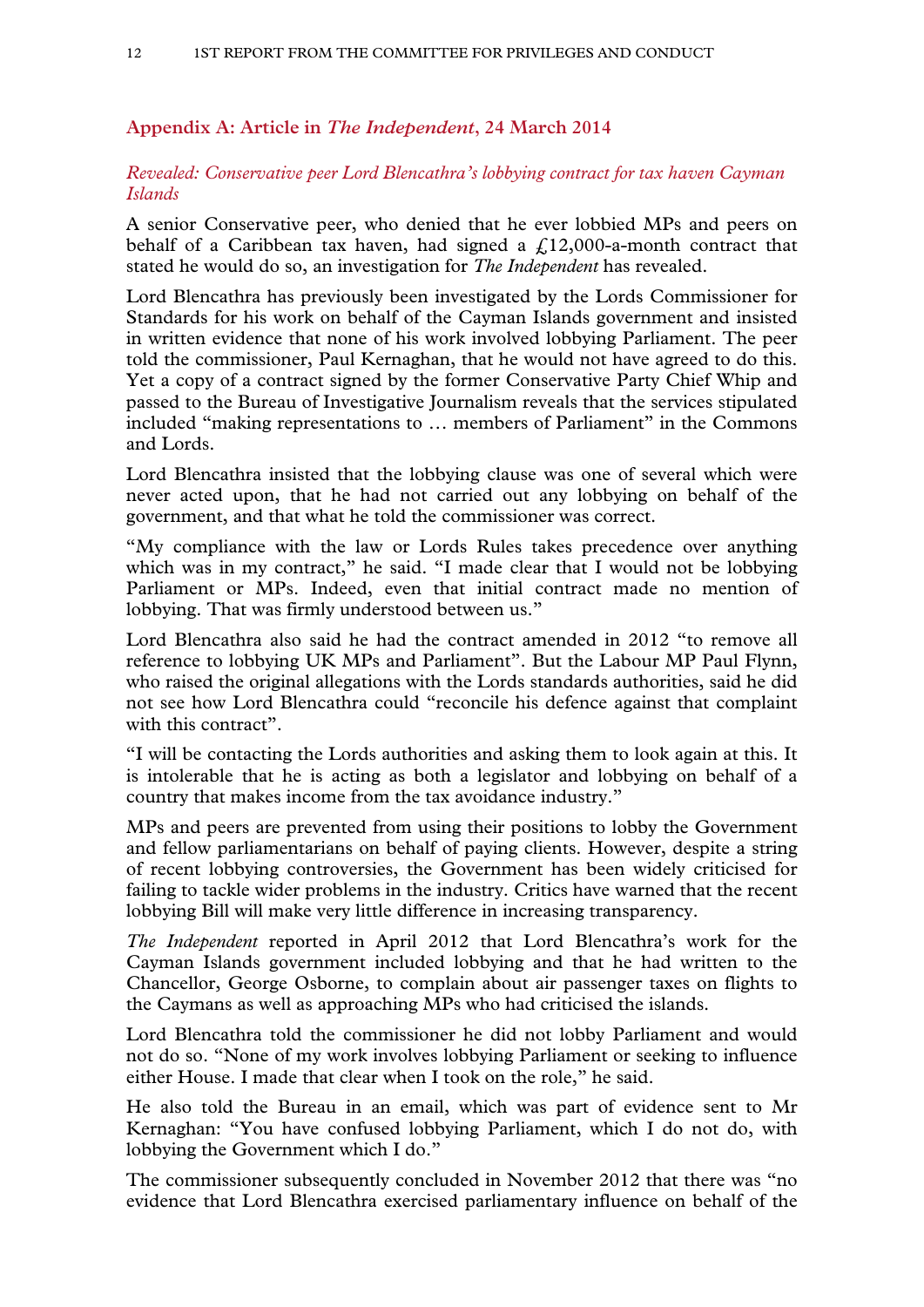Cayman Islands Government Office in the UK". He added: "Equally, no evidence has been presented that he provided parliamentary advice."

But a copy of the contract between Lord Blencathra's company, Two Lions Consultancy Ltd, and the Finance Ministry of the Cayman Islands government, signed in November 2011, shows that lobbying Parliament was part of the job description.

The contract says the company's responsibilities include: "Promoting the Cayman Islands' interests in the UK and Europe by liaising with and making representations to UK ministers, the FCO [Foreign and Commonwealth Office], members of Parliament and members of the House of Lords."

Lord Blencathra said his contract required him to provide 14 services but several of them were never acted upon. "This was the first time a contract of this nature was drawn up and the [then] Premier wanted every possible item included. I made clear that I would not be lobbying Parliament or MPs - that was firmly understood between us,"

Following the standards commissioner's decision, his contract was amended. "I had it amended back to 2012 to remove all reference to lobbying," he explained.

He was still responsible for "promoting the Cayman Islands" interests by liaising with and making representations to key governmental stakeholders.

Other duties common to both contracts include:

- "Supervision of the advance arrangements for representatives of the CIG [Cayman Islands government] and various departments of CIG on official visits to the UK and arranging meetings with important persons in the UK Government."
- Presenting the Premier of the Caymans and other ministers to the UK Government "in the best possible light".
- "Assisting in enhancing relations" between Cayman's ministers and the FCO.
- "Provision to the CIG of information and advice which will enable them to formulate policy approaches to the UK Government."

Lord Blencathra also told Mr Kernaghan in 2012 that his "ambassadorial" role involved liaising with ministers and passing messages. But he stressed: "The Premier can write or contact UK ministers at any time and does not need me to act as interlocutor or get him access to ministers." The Bureau has also obtained copies of private emails sent by Lord Blencathra about his contract prior to its signing. They include discussion of how he might "guarantee access" to the FCO.

In one message to Dax Basdeo, chief officer in the Cayman Ministry of Finance, Lord Blencathra said: "The only way I can guarantee access to all the key people in the FCO is to be designated 'official' Cayman Islands government 'Political Director'. No matter how good I may be and even with the title 'Lord', I need that endorsement."

Following the standards commissioner's report on Lord Blencathra, the subcommittee on Lords conduct noted that part of the Lords Code of Conduct might need clarifying. The sub-committee pointed out the Code "does not say in terms whether members may lobby ministers or officials in return for payment or other incentive".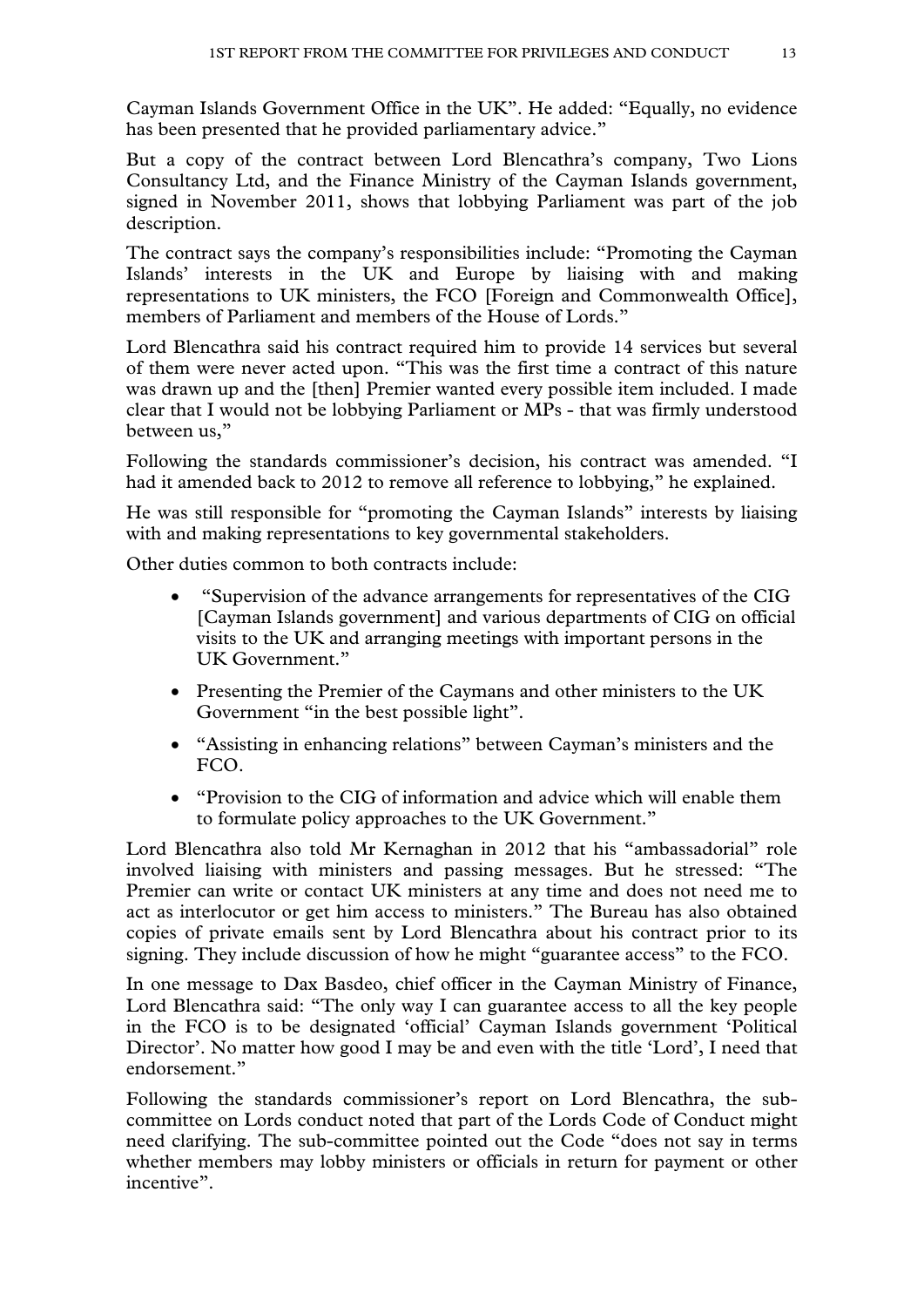This year, the Committee for Privileges and Conduct recommended the rules be changed to stop peers from lobbying for gain.

Last night a spokesman for the commissioner said: "[These] documents have not previously been received by the commissioner at the time of or since his investigation into Lord Blencathra. If a complaint is received with new evidence… the commissioner will consider whether to open a new investigation."

#### *Small islands, big earnings*

Despite having a population of just 56,700—slightly more than Macclesfield in Cheshire—the Cayman Islands is the registered home of in excess of 93,000 companies. The attraction for all these corporations—hundreds of banks and insurers and thousands of mutual funds—is that the islands' government does not impose direct taxation on companies or individuals.

Instead, heavy taxes are imposed on imported goods and companies operating there have to pay a licence fee, while foreign workers must buy a permit. The mainstay of the economy is luxury tourism, mainly catering for wealthy North Americans. According to the CIA Factbook, the islanders do pretty well. "The Caymanians enjoy a standard of living comparable to that of Switzerland," it says.

The islands' status as a tax haven has turned it into one of the most controversial of Britain's 14 overseas territories.

Multinational corporations can use the Caymans, and other places like it, to avoid paying tax in other countries. They do this by registering intellectual property at their subsidiary based there, then charging their subsidiary in a country with a big market, such as the UK, a massive fee to use the drug patent, search engine algorithm or other clever invention. This means the UK company pays little tax as its profits are wiped out by the fee, but the subsidiary in the Caymans makes a fortune.

#### **Appendix B: Email from Lord Blencathra, 24 March 2014**

Following the article in today's *Independent*, I wish to refer myself to the Commissioner for this matter to be investigated.

#### **Appendix C: Complaint from Paul Flynn MP, 24 March 2014**

Many thanks for the trouble that you took for carrying out an investigation on the lines that I requested in October 2012. I have since been sent a copy of the original contract that I believe has been confirmed as the one signed by Lord Blencathra for his employment with the Cayman Islands. It appears that there are discrepancies between the evidence given to you on the previous occasion by Lord Blencathra and the document enclosed. Also enclosed is a story in today's *Independent* which reinforces this view.

I understand that I need to present a new complaint in order for the matter to be reinvestigated. Do regard this letter as such a request for a new investigation.

If there is any further information I need to supply please do not hesitate to get in touch with me.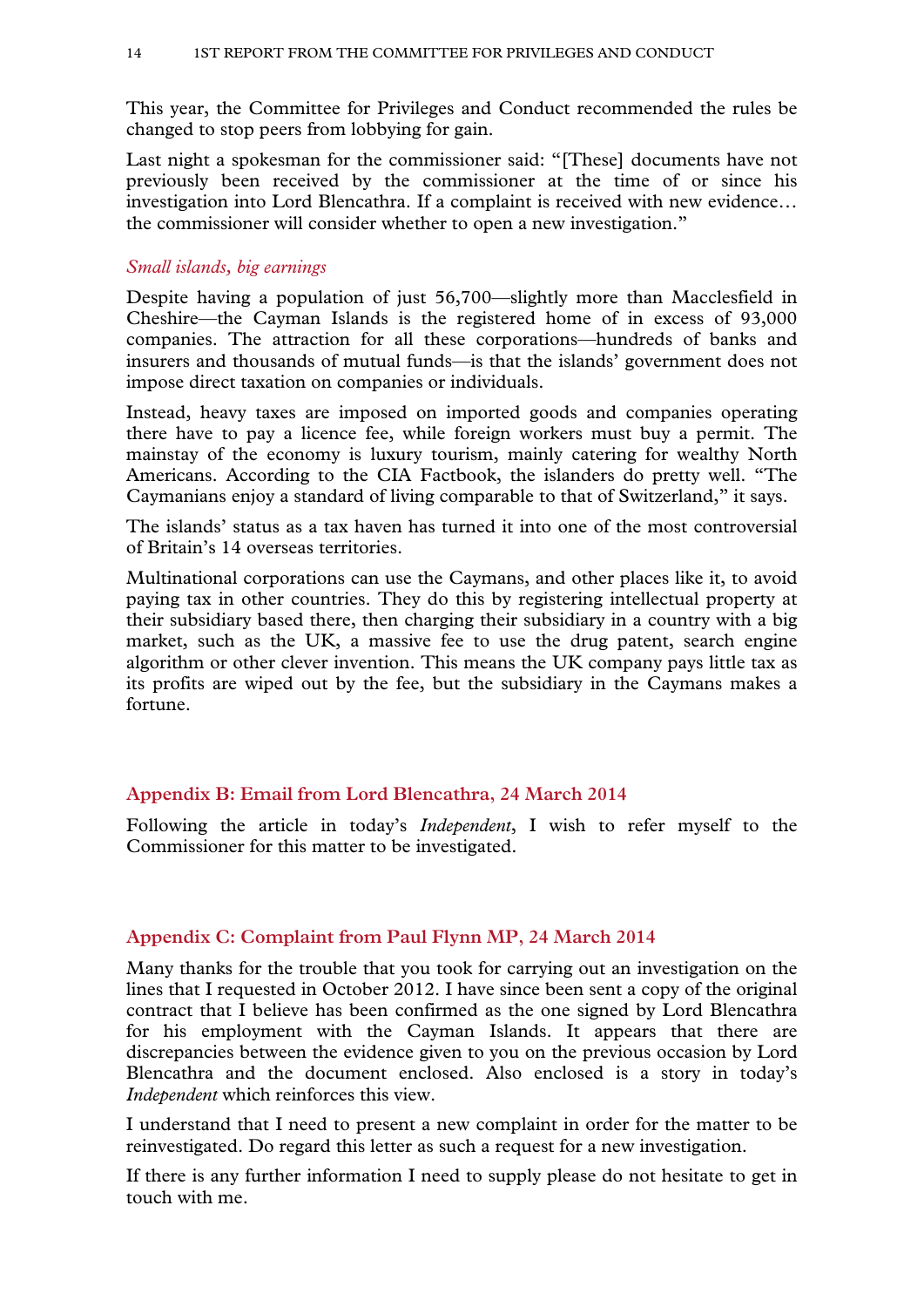# **Appendix D: Contract between the Government of the Cayman Islands and Two Lions Consultancy Ltd, 9 November 2011**

# WHEREAS

- (A) The Government of the Cayman Islands ("CIG") through the Ministry has for many years maintained a Cayman Islands Government office in London W1 ("CILO") the primary functions ("the Primary Functions") of which include (but are not limited to):
	- assisting Caymanians and Caymanian students in the UK;
	- making advance arrangements for visits by Cayman Islands politicians and senior officials proposing to meet UK Government and EU representatives and to providing support for their mission whilst in the UK;
	- assisting with the implementation of CIG policies of recruitment of suitable civil servants for placement in the Cayman Islands;
	- representing the Cayman Islands at official functions, ceremonial occasions, Commonwealth and Parliamentary gatherings, Foreign & Commonwealth Office ("FCO") Receptions etc in order to promote the Cayman Islands as a jurisdiction of standing;
	- disseminating information about the Cayman Islands to a wide range of enquirers; and
	- liaising with important organizations in the UK such as the United Kingdom Overseas Territories Association, the All Party Parliamentary Group of the United Kingdom and the Friends of Cayman Group.
- (B) The CIG has recently appointed Mr Charles Parchment as Deputy Representative of the CILO.
- (C) The CIG is of the opinion that in the changing global financial circumstances it is essential that the CILO be expanded with the goals of strengthening the relationship between the UK Government, the FCO, and other important European based organizations, actively promoting the Cayman Islands in the business community in the UK and Europe, enhancing and promoting the Cayman Islands, its financial and tourist industry, and encouraging other opportunities for the development of new industries and Inward investment to diversify the Cayman Islands economy and to increase its indirect revenue collection base.
- (D) To achieve the expended goals of the CILO, CIG has through the Ministry approved the terms of this Agreement with Two Lions which company has experienced and skilled personnel who are able to undertake the proposed expanded role of the CILO and which company is headed by Lord Blencathra.

#### WHEREAS IT IS AGREED as follows:

#### **1. Appointment**

The Ministry confirms the appointment of Two Lions to provide consultancy services to the Ministry in respect of the CILO on the terms set out below, and Two Lions agrees to provide such consultancy services.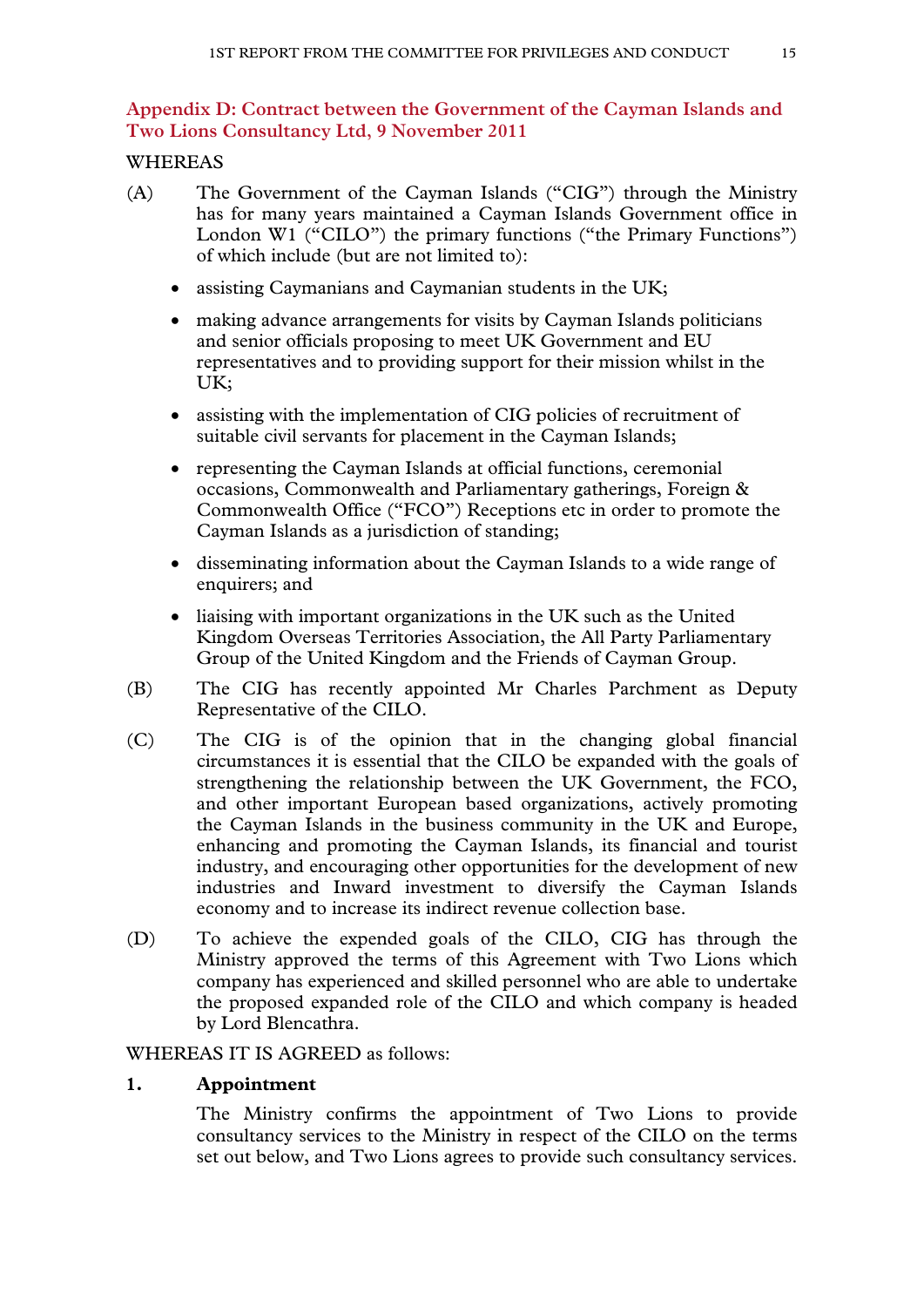#### 16 1ST REPORT FROM THE COMMITTEE FOR PRIVILEGES AND CONDUCT

## **2. Duration of consultancy**

This consultancy will commence on 10th November 2011 and will continue until 1 November 2012 unless terminated earlier in accordance with Clause 7.3 below.

#### **3. Services to be provided by the consultant**

- 3.1 Two Lions will provide consultancy services to the Ministry in respect of the CILO in relation to the Primary Functions and will have direct responsibility for the provision and management of the services set out in Annex 1. In addition, Two Lions will act in a supervisory role in relation to the day to day management and control of the CILO and will assist the Deputy Representative with budgets, financial management, and arranging special meetings with representatives and leaders in the banking, hedge fund, insurance, legal, pharmaceutical, technological fields in Europe and the UK (together with Annex 1, the "Consultancy Services").
- 3.2 Two Lions shall supply a person who will have primary responsibility for performing the Consultancy Services on its behalf under this Agreement (the "Consultant"). The Consultant shall be Lord Blencathra, and shall be permitted to use the title of "Director of the Cayman Islands Government Office in London".
- 3.3 Notwithstanding Clause 3.1 above, the Consultant shall be permitted to engage other personnel in the performance of the Consultancy Services (the "Consultancy Staff"), including: the co-director of Two Lions, Ms. Tara Mann; the Consultant's accounting expert; the Consultant's executive assistant; and Jack Irvine (Media House), and such other individuals as may be agreed between the parties from time to time. This shall be on terms that the Consultancy Staff agree to abide by the duties and obligations set out in this Agreement. The Ministry reserves the right to require Two Lions to cease the involvement of a specific individual in the performance of the Consultancy Services if such individual acts in a manner which is prejudicial to the interests of the Ministry
- 3.4 Without prejudice to clause 3.3 above, neither Two Lions nor the Consultant shall assign, transfer, sub-contract, or in any other manner make over to any third party the benefit and/or burden of this Agreement without the prior written consent of the CIG.
- 3.5 Two Lions shall procure that the Consultant's executive assistant shall be based from the CILO premises four days per week. Subject to this, it is envisaged that the Consultant and Consultancy Staff will provide the Consultancy Services from the CILO premises, but may also work from time to time from Two Lions' registered premises. The Consultant will travel throughout the UK and abroad in the provision of the Consultancy Services.
- 3.6 The Chief Officer (Financial Services), currently Dr. Dax Basdeo, shall continue to be responsible for authorizing Two Lions to provide the Consultancy Services, until such time as Two Lions may be notified otherwise by the Ministry. The Chief Officer (Financial Services) will be the principal point of communication for the Consultant.
- 3.7 Two Lions will provide the Consultancy Services on such dates and at such times to be mutually agreed between the parties hereto.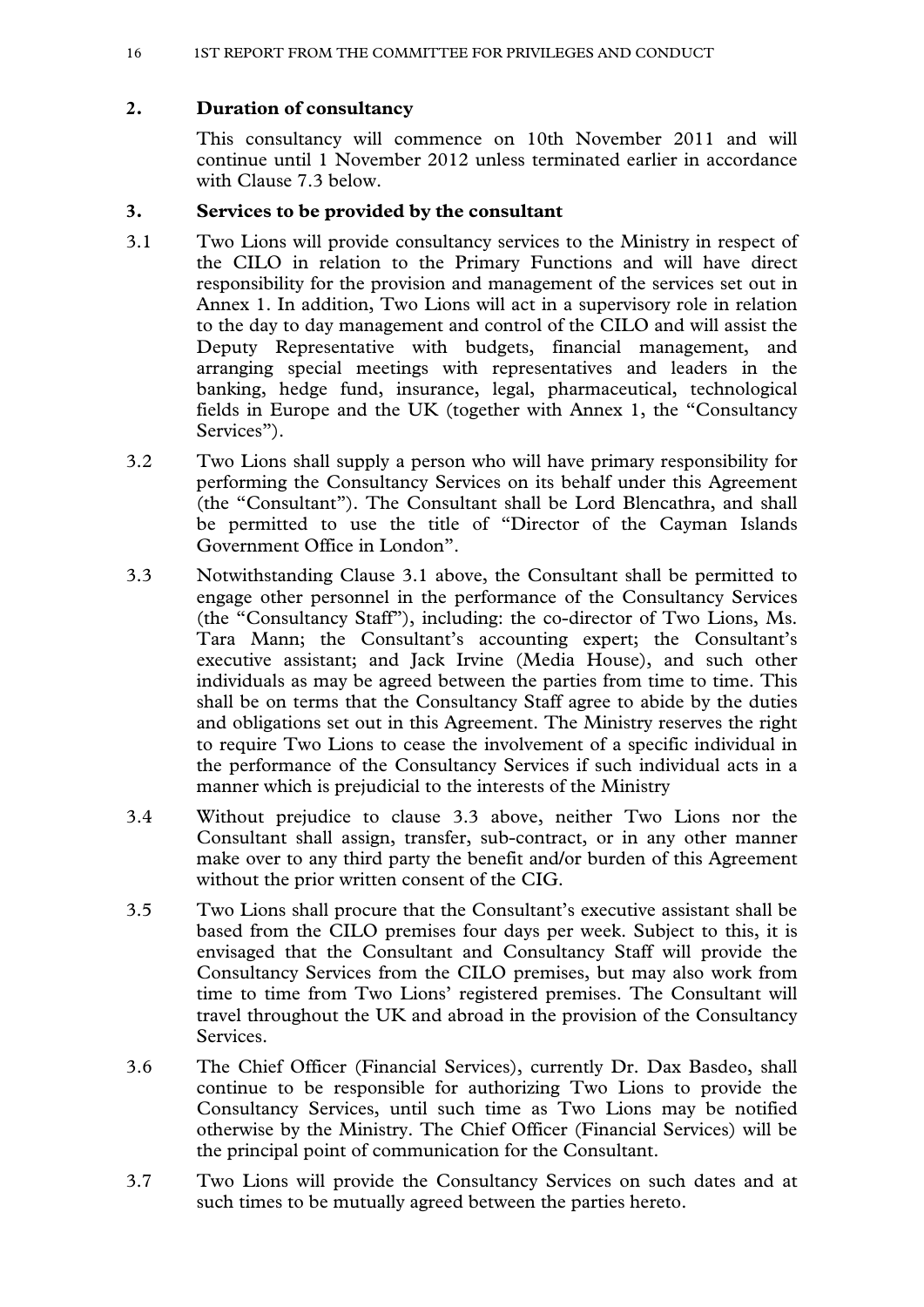- 3.8 Subject to Two Lions' due compliance with the terms of this Agreement, it shall be free to provide services to any other person, firm, company or other organization provided that such services do not (in the reasonable opinion of the Ministry) conflict or compete with the interests of the CIG. During the period of this Agreement, Two Lions shall not (without the prior written consent of the Ministry) be engaged by or become involved in any capacity with any other governmental body.
- 3.9 The Ministry requires that the Consultancy Services under this Agreement shall be provided by Two Lions at a service level of high standard and in compliance with prevailing high standards of accepted business practices and ethics.
- 3.10 Two Lions warrants that:
	- (a) there is no legal or other impediment preventing Two Lions, the Consultant or any Consultancy Staff from providing the Consultancy Services under this Agreement; and
	- (b) the Consultant and Consultancy Staff (whether employed by Two Lions or any other company) possess the relevant skills and experience to provide the Consultancy Services under this Agreement to the standards indicated by the Ministry.

#### **4. Fees and expenses**

- 4.1 In consideration for the Consultancy Services, the Ministry shall pay a consulting fee to Two Lions of  $\text{\textsterling}12,000.00$  per month (plus VAT) payable on a monthly basis with the first payment being made on 3 December 2011 and thereafter on or before the 3rd day of each month, subject to Two Lions being ready and willing to provide the Consultancy Services on the days agreed or specified pursuant to Clause 3.5 above. Subject to Clause 4.2 below, no further fees will be payable unless expressly agreed in writing by the Chief Officer (Financial Services).
- 4.2 Two Lions shall also be reimbursed by the Ministry (against receipts or other satisfactory evidence) for reasonable expenses limited to:
	- (a) travel expenses outside London and/or the UK (including flights and accommodation) approved in advance by the Chief Officer (Financial Services);
	- (b) official functions organized by the Consultant at the request of the Ministry; and
	- (c) essential business mobile calls to the Cayman Islands.
- 4.3 Two Lions shall notify the Ministry of its registration for VAT and provide VAT invoices in respect of the Consultancy Services.

# **5. Relationship between the parties**

5.1 The relationship of Two Lions to the Ministry shall be that of contractors dealing at arm's length. At no time shall Two Lions hold the Consultant (or any Consultancy Staff) out as being an officer or employee of the Ministry, the CIG or the CILO. Accordingly, Two Lions shall be responsible for and shall indemnify the Ministry for and in respect of any liability for any employment-related claim or any claim based on worker status brought by the Consultant or Consultancy Staff against the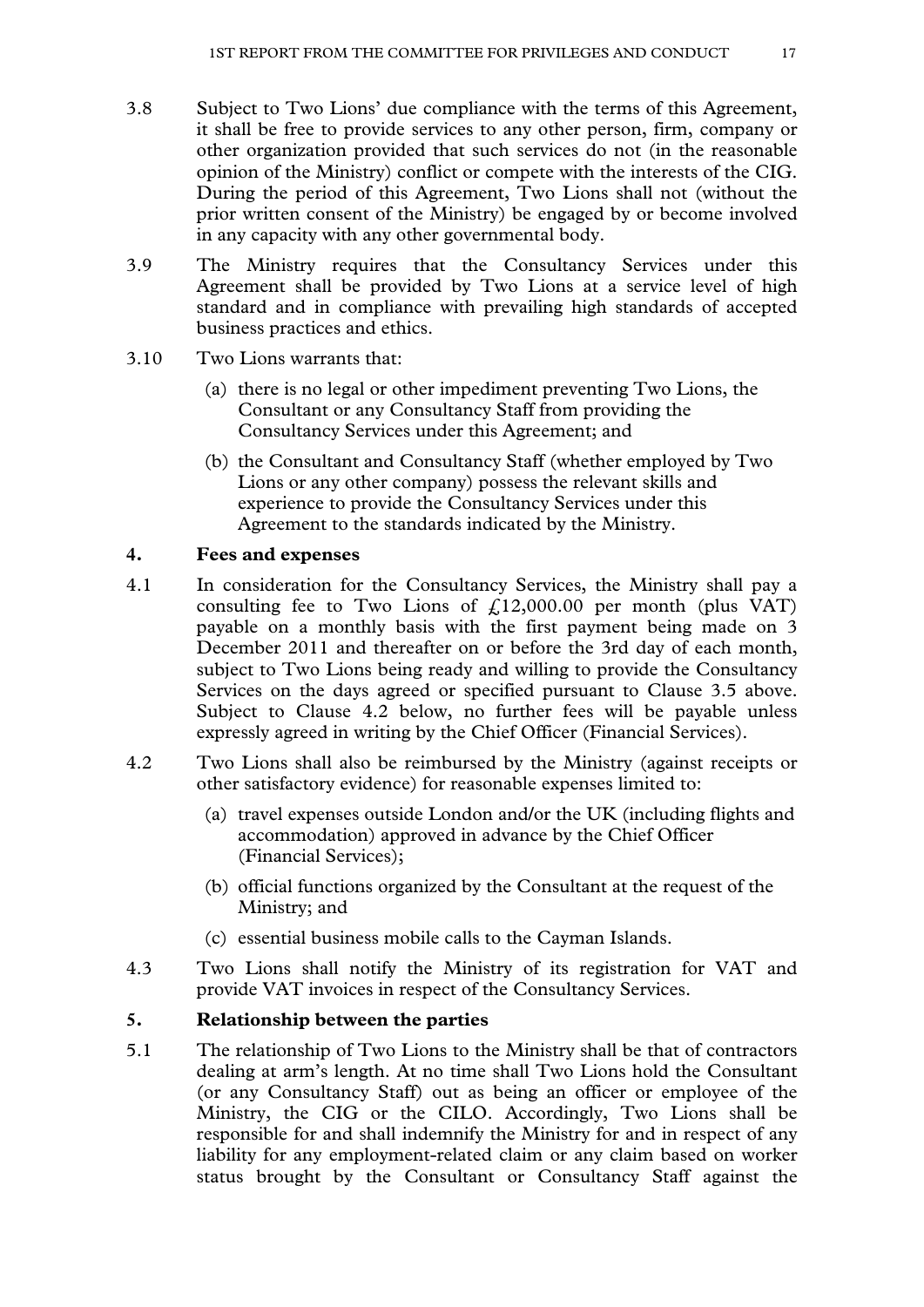Ministry arising out of or in connection with the provision of the Consultancy Services.

- 5.2 Save as expressly authorized by the Chief Officer (Financial Services), the Consultant or Consultancy Staff shall not have any authority to enter into any legally binding commitment on behalf of the Ministry.
- 5.3 Two Lions shall be wholly responsible for all taxes, National Insurance or other contributions which are or may be payable out of, or as a result of the receipt of any fees or other monies paid or payable in connection with this Agreement, including, for the avoidance of doubt, any remuneration, benefits, expenses, PAYE or NI contributions given or payable in respect of the Consultant or Consultancy Staff. Two Lions shall accordingly indemnify and hold the Ministry harmless against all taxes (excluding VAT), national Insurance or other contributions, costs, claims, penalties, interest, expenses or proceedings arising out of or in connection with such taxes and contributions.

# **6. Confidentiality**

- 6.1 The Ministry and Two Lions shall develop a protocol for the storage and protection of confidential information, which shall include all information in whatsoever form (whether written or electronic) which either party provides to the other and which is not in the public domain, and except in the proper performance of the Consultancy Services or as required by law, neither party shall during the period of this Agreement or at any time after its termination (without limit) directly or indirectly:
	- (a) use such information for its own purposes or those of any other person, firm company or other organization whatsoever; or
	- (b) release such information to any third party without the written consent of the party to whom the information belongs or originated.
- 6.2 On the termination of this agreement, Two Lions shall on request return any confidential information which it obtained in providing the Consultancy Services and shall not retain any copies of any confidential information in any format whatsoever This does not prejudice the right of the Ministry or the CIG to use confidential information belonging to it in such manner as it deems, in its discretion, to be appropriate.
- 6.3 No party shall make any press releases in respect of any matters which are not in the public domain without the consent of the party to whom the information relates or affects. The Ministry reserves the right to review any draft press releases and, at its sole discretion, to refuse permission for the information to be released.
- 6.4 Two Lions shall be responsible for ensuring that Consultancy Staff are provided with a copy of this confidentiality clause. Any breach of confidentiality by Consultancy Staff will be considered to be a breach by Two Lions, and may entitle the Ministry to terminate this Agreement in accordance with Clause 7.1.

# **7. Intellectual property**

7.1 lf Two Lions (whether alone or with others (including but not limited to the Consultant and Consultancy Staff)) shall, during the period of this Agreement, create, produce or develop any idea, method, invention, discovery, design or other work in the course of providing the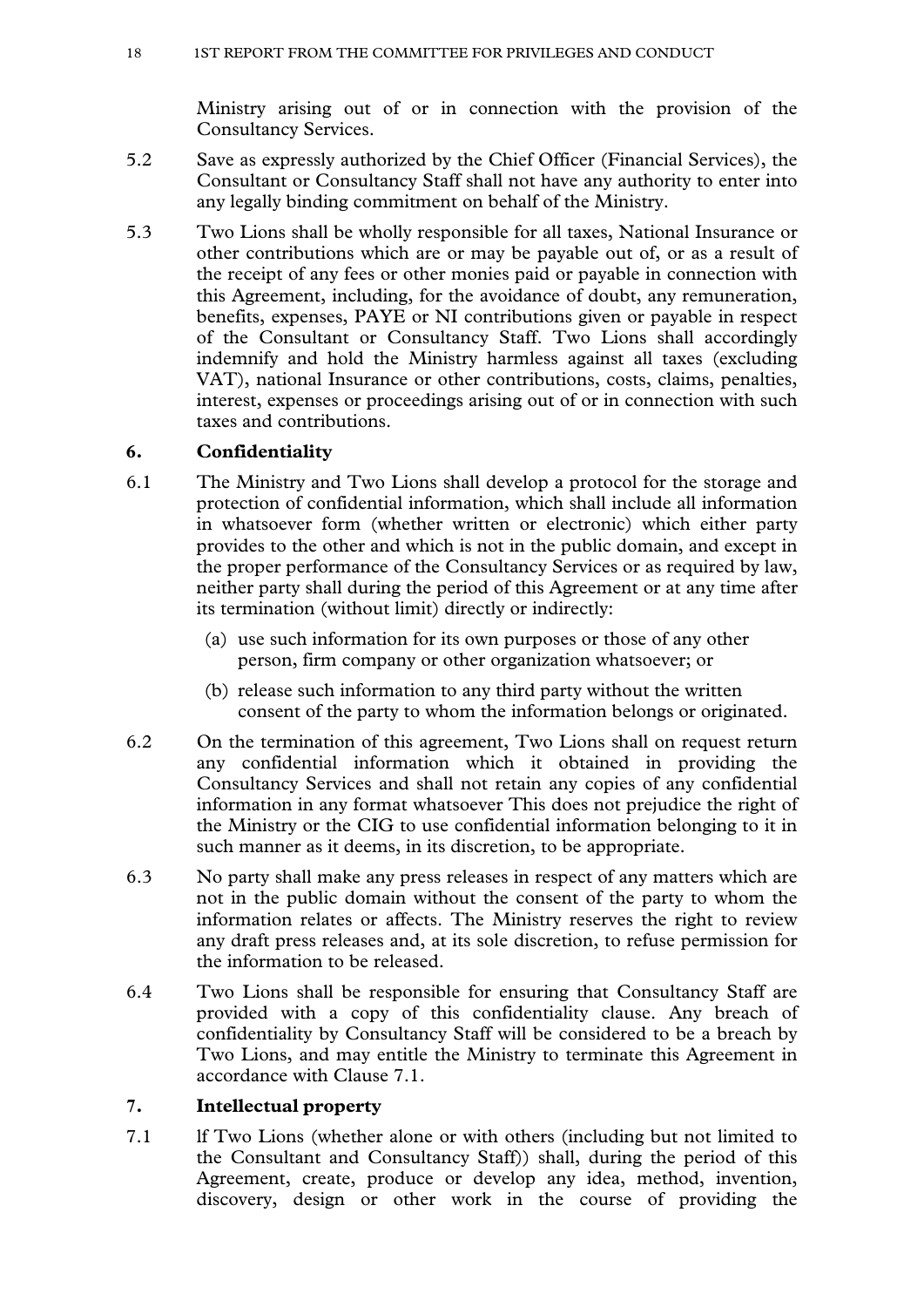Consultancy Services ("Works"), it shall promptly disclose full details thereof to the Ministry.

- 7.2 All intellectual property rights in any Works (including but not limited to trade marks, inventions, patents, designs and copyright) wherever in the world enforceable, shall immediately, upon creation, vest in and remain the sole and exclusive property of the CIG and, in consideration of the sum of  $f<sub>i</sub>$ . (receipt of which is hereby acknowledged by Two Lions), Two Lions herewith assigns to the CIG (acting through the Ministry), with full title guarantee, all rights, title and interest in and to the same, and agrees to procure that the Consultant and Consultancy Staff assign the same to the CIG. At the Ministry's request and cost, Two Lions shall, and shall procure that the Consultant or the Consultancy Staff shall, take such actions and execute any document as is reasonably necessary as the Ministry requires to vest properly all such rights in the CIG and secure all appropriate forms of protection for and defend and enforce such rights. Two Lions shall not, and shall take reasonable steps to ensure that the Consultant and the Consultancy Staff do not, do anything which do anything which might prejudice the CIG's or the Ministry's rights under this Clause 7.2.
- 7.3 Two Lions (on its behalf and on behalf of the Consultant and Consultancy Staff) hereby irrevocably and unconditionally waives all rights granted by the Copyright, Designs and Patents Act 1988 (as may be amended) that may vest in it in connection with its authorship of any copyright works in the course of providing the Consultancy Services, wherever in the world enforceable, including (without limitation) the right to be identified as the author of any such works and the right not to have such works altered.
- 7.4 Two Lions will, and shall procure that the Consultant and Consultancy Staff will, take all steps that are lawful and necessary as the Ministry or the CIG shall require to enable it to comply with his obligations under Clauses 7.1, 7.2 and 7.3.
- 7.5 The rights and obligations under this Clause 7 shall continue in full force and effect after the termination of this Agreement in respect of Works made during the continuance of this Agreement under it and shall be binding on Two Lions' successors.

#### **8. Termination**

- 8.1 The Ministry shall be entitled to terminate this Agreement with immediate effect (and without any notice) if Two Lions, the Consultant or any Consultancy Staff:
	- (a) commit a serious breach of any of Two Lions' obligations under this Agreement; or
	- (b) neglect or refuse to provide the Consultancy Services; or
	- (c) act in any way which materially prejudices the interests of the CIG or the Ministry;
	- (d) fail, or continue to fail, to provide the Consultancy Services to the standards or to the timescales reasonably required by the CIG or the Ministry, after having been notified in writing by the Ministry of the relevant standards and timescales; or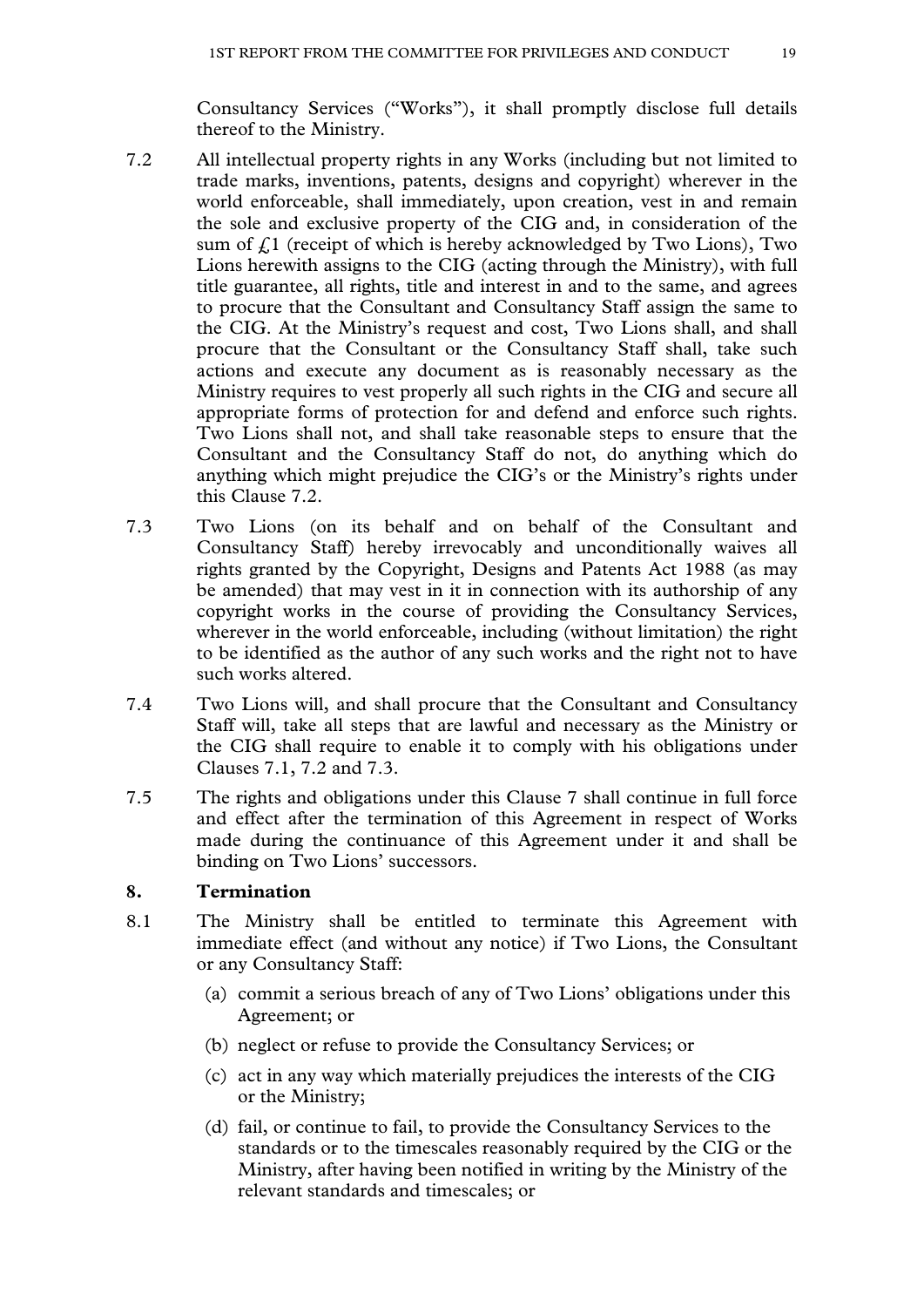- (e) (applicable to Two Lions only) is unable to pay its debts or enters into compulsory or voluntary liquidation (other than for the purpose of effecting a reconstruction or amalgamation in such manner that the company resulting from such reconstruction or amalgamation, if a different legal entity, shall agree to be bound by and assume the obligations of Two Lions under this Agreement) or compounds or convenes a meeting of its creditors or has a receiver or manager or an administrator appointed, or ceases for any reason to carry on business or suffers any similar action which in the opinion of the Ministry means that Two Lions may be unable to pay its debts.
- 8.2 Two Lions shall be entitled to terminate this Agreement with immediate effect (and without any notice) if the Ministry commits a serious breach of any of its obligations under this Agreement.
- 8.3 Without prejudice to Clauses 8.1 and 8.2 above, either party to this Agreement may terminate this Agreement at any time by giving 90 days' prior written notice to the other.
- 8.4 Two Lions agrees that the Ministry may, at its absolute discretion, pay to it on termination of this Agreement compensation in lieu of any notice of termination which the Ministry or Two Lions is required to give.
- 8.5 All records, reports, documents drawings and other papers and all copies and extracts of them made or acquired by the Consultant in the course of providing the Consultancy Services shall be the property of the CIG and be used only for the purposes of providing the Consultancy Services and shall be returned to the Ministry or the CIG on demand at any time and without demand on the termination of this Agreement for any reason.
- 8.6 Termination of this Agreement for whatever reason shall not affect the accrued rights of the parties arising in any way out of this Agreement as at the date of termination and, in particular but without limitation, the right of the Ministry to recover damages against Two Lions, and all provisions which are expressed to survive this Agreement shall remain in force and effect.

#### **9. Force majeure**

- 9.1 Neither party shall be in breach of this Agreement if there is any total or partial failure of performance by it of its duties and obligations under this Agreement occasioned by any Act of God, fire, act of government or state, war, civil commotion, insurrection, embargo, prevention from or hindrance in obtaining any raw materials, energy or other supplies, labour disputes of whatever nature and any other reason beyond the control of either party.
- 9.2 If either party is unable to perform its duties and obligations under this Agreement as a direct result of the effect of one of those reasons, that party shall give written notice to the other of the inability which sets out full details of the reason in question. The operation of this Agreement shall be suspended during the period (and only during the period) in which the reason continues. Forthwith upon the reason ceasing to exist, the parties relying on it shall give written notice to the other of this fact. If the reason continues for a period of more than one month, the party not claiming relief under this clause shall have the right to terminate this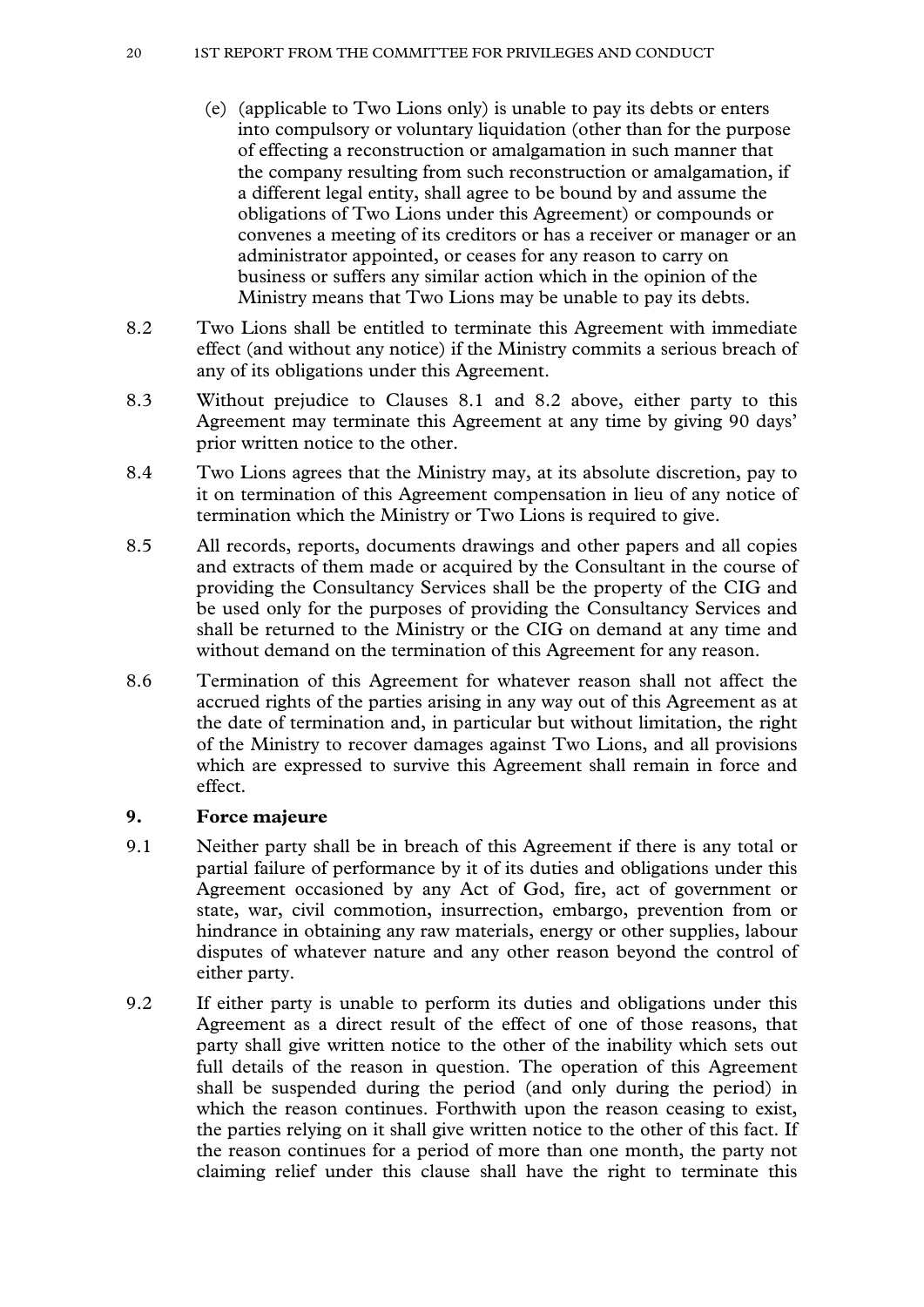Agreement upon giving 14 days' written notice of such termination to the other party.

#### **10. Miscellaneous**

- 10.1 The construction, validity and performance of this Agreement and all non-contractual obligations (if any) arising from or connected with this Agreement shall be governed by the laws of England.
- 10.2 Each party irrevocably agrees to submit to the exclusive jurisdiction of the courts of England over any claim or matter (including any noncontractual claim) arising under or in connection with this Agreement.
- 10.3 This Agreement cancels and is in substitution for all previous arrangements (whether oral or in writing) relating to the subject matter hereof between the Ministry and Two Lions, all of which shall be deemed to have been terminated by mutual consent. This Agreement constitutes the entire terms and conditions of Two Lions' appointment.
- 10.4 This Agreement shall not be amended, modified, varied or supplemented except in writing and signed by both parties.
- 10.5 No failure or delay on the part of either party hereto to exercise any right or remedy under this Agreement shall be construed or operate as a waiver thereof, nor shall any single or partial exercise of any right or remedy as the case may be.
- 10.6 Any notice or other document to be given under this Agreement shall be in writing and shall be deemed to have been duly given if left at or sent by: (i) first class post or express or air mail or other fast postal service; (ii) registered post; or (iii) telex, facsimile or other electronic media to a party at the address or relevant number for such party or such other address as the party may from time to time designate by written notice to the other. Any notice or other document shall be deemed to have been received by the addressee two working days following the date of dispatch of the notice or other document by post or, where the notice or other document is sent by hand or given by any form of electronic media simultaneously with the delivery of transmission. To prove the giving of a notice or other document it shall be sufficient to show that it was dispatched.
- 10.7 The various provisions and sub-provisions of this Agreement are severable and if any provision or sub-provision or identifiable part thereof is held to be invalid or unenforceable by any court of competent jurisdiction then such invalidity or unenforceability shall not affect the validity or enforceability of the remaining provisions or sub provisions or identifiable parts thereof.

SIGNED by the parties on the day and year first before written.

SIGNED by Dax Basdeo for and on behalf of The Cayman Islands Government, Ministry of Finance, Tourism and Development

SIGNED by Lord Blencathra for and on behalf of Two Lions Consultancy Ltd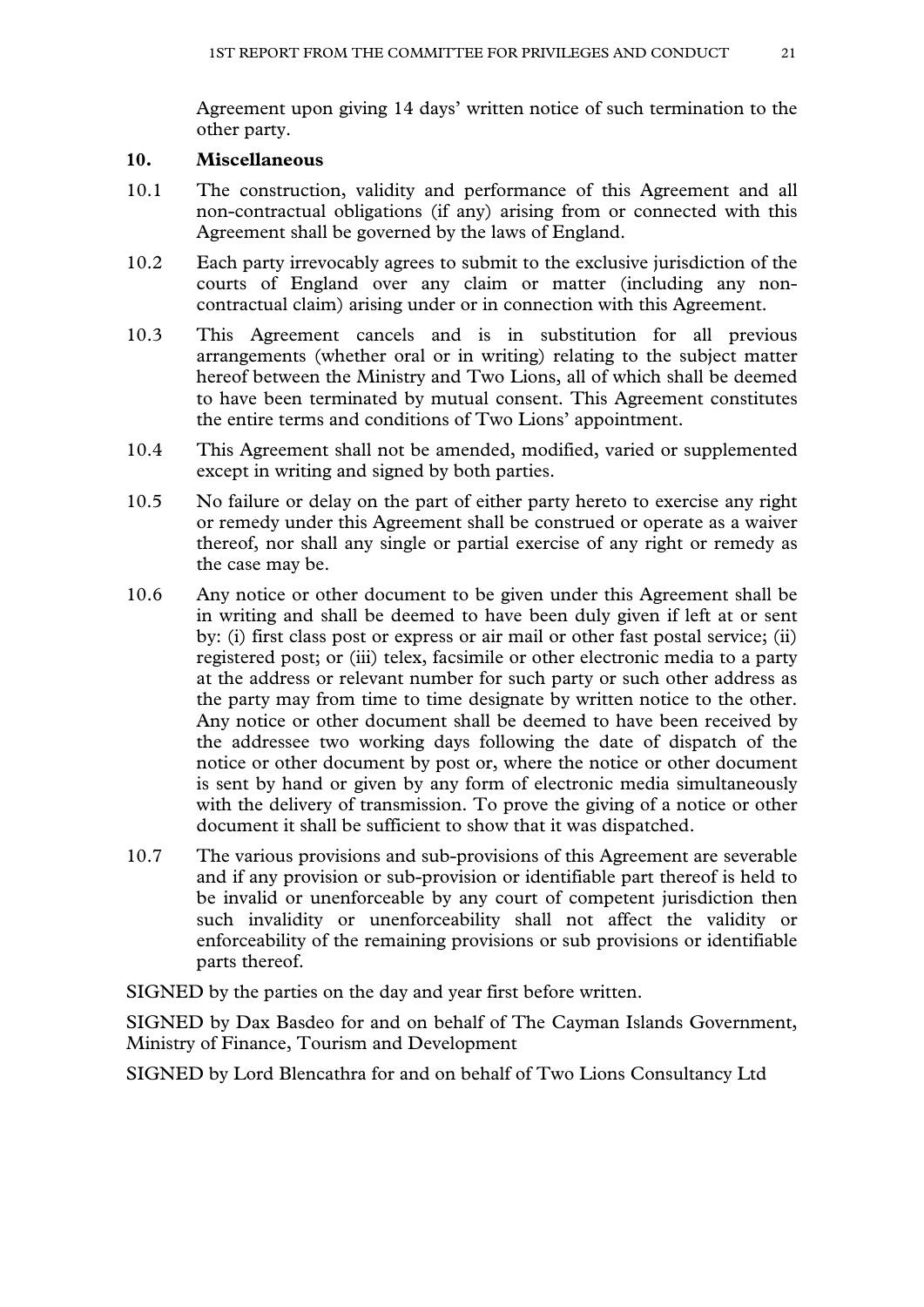# **Annex 1: The Consultancy Services**

Two Lions will have direct responsibility for the following services and for the implementation and management of the same:

- (a) Providing experts and assisting with developing a more comprehensive understanding with the FCO and other governmental organizations in the UK of the financial management of the Cayman Islands, its economy and its day to day operations, and making specific recommendations to the Ministry.
- (b) Assisting with various initiatives which arise from time to time through various European governmental and non-governmental organizations which effect tourism, the financial industry and any other industry In the Cayman Islands, providing advice and where necessary, experts to assist the CIG in various negotiations with these organizations.
- (c) Promoting the Cayman Islands' interests in the UK and Europe by liaising with and making representations to UK Ministers, the FCO, Members of Parliament in the House of Commons, and Members of the House of Lords, Members of the European Parliament, European Governments, and the EU Commission, the Commonwealth Countries Association and the Overseas Territories Association.
- (d) Liaising with and promoting the interests of the Cayman Islands in the Overseas Territories Consultative Council and in particular assisting the CIG in developing the new accord for the Overseas Territories with the UK government.
- (e) Promoting the Cayman Islands' interests with The Mayor of the City of London and City of London Institutions and businesses generally.
- (f) Promoting the Cayman Islands' interests to any other bodies or persons whom the Consultant, with the agreement of the Ministry, considers could be helpful to the Cayman Islands.
- (g) Assisting and advising with various media matters with the appointed media representative for CIG.
- (h) Provision to the CIG of information and advice which will enable them to formulate policy approaches to the UK government.
- (i) Presenting the Premier of the Cayman Islands and CIG Ministers to the British Government in the best possible light, and assisting in enhancing relations between the CIG Ministers and the FCO and in developing a more comprehensive understanding of issues between London and the Cayman Islands.
- (j) Advising on the dissemination of information about the Cayman Islands and, where necessary, assisting with the dissemination of the same.
- (k) Supervision of the advance arrangements for representatives of the CIG and various departments of CIG on official visits to the UK, and arranging meetings with important persons in the UK government and/or government department and government organizations.
- (l) Assisting with the identification of qualified and suitable persons to fill any posts for which the CIG deems appropriate to be filled by persons from outside the Cayman Islands.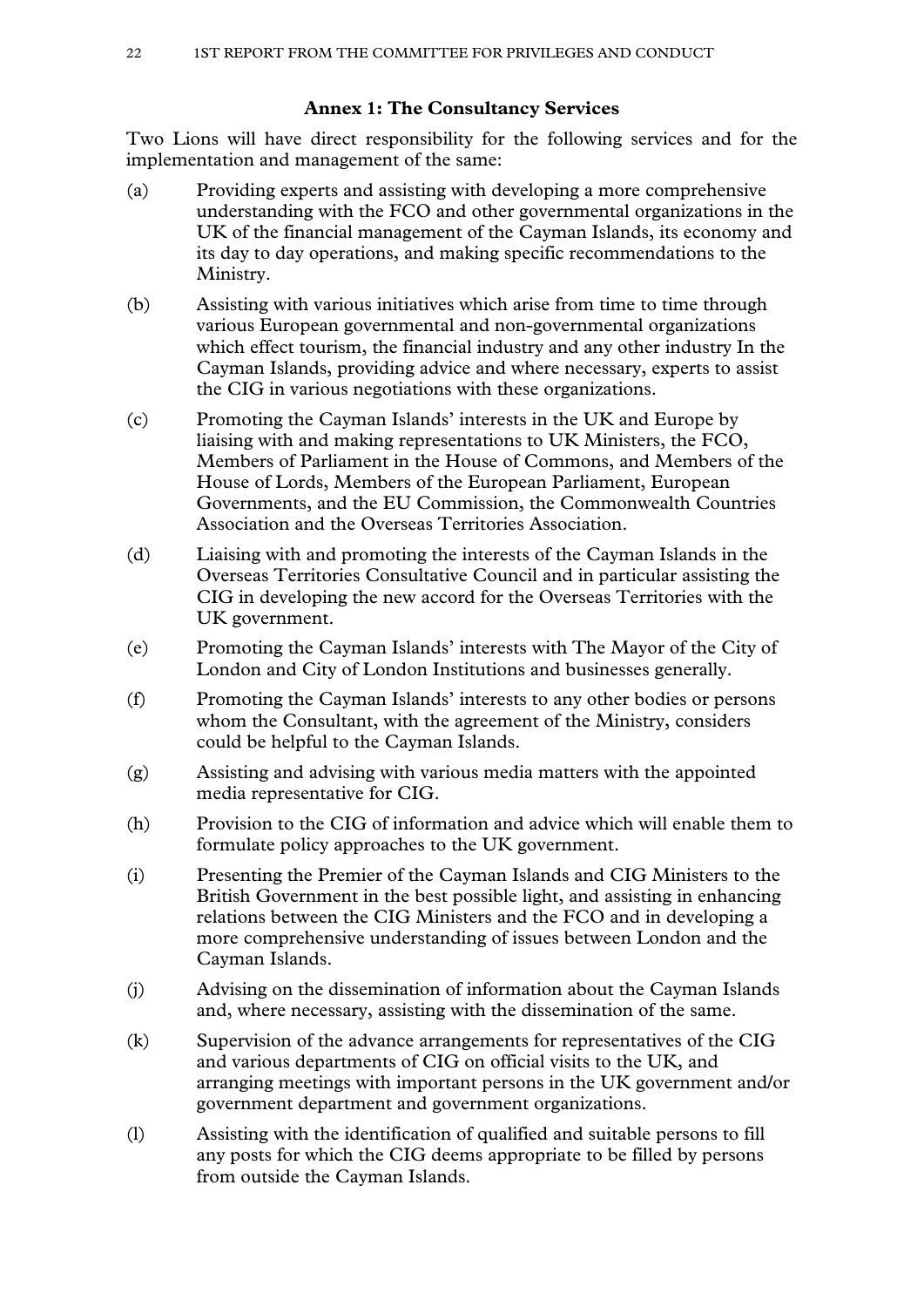- (m) Preparing financial and detailed reports as required by the CIG and making reports on an agreed basis to the Premier and various CIG Ministers and/or Ministries for any matters of which specific assistance has been required from the CILO.
- (n) General advice and information to the CIG on developments which may have a positive or adverse effect on the government and/or people and/or private sector business of the Cayman Islands.

# **Appendix E: Letter from the Commissioner to Lord Blencathra, 26 March 2014**

I am writing to acknowledge receipt of your email to my office of 24 March 2014, in which you requested that I initiate an investigation into your conduct as documented in an article in that day's *Independent* newspaper. In accordance with paragraph 103 of the Guide to the Code of Conduct, I sought the agreement of the Sub-Committee on Lords' Conduct to proceed to investigate your self-referral. I have now received their agreement.

I have also received a formal letter of complaint from Paul Flynn MP requesting that I conduct an investigation based on the *Independent* article. Mr Flynn's letter is enclosed. My investigation is proceeding on the basis of your self-referral and Mr Flynn's complaint.

The following provisions of the 2010 Code of Conduct appear to be relevant:

"7. In the conduct of their parliamentary duties, Members of the House shall base their actions on consideration of the public interest, and shall resolve any conflict between their personal interest and the public interest at once, and in favour of the public interest.

- 8. Members of the House:
- (a) must comply with the Code of Conduct;
- (b) should always act on their personal honour;

(c) must never accept or agree to accept any financial inducement as an incentive or reward for exercising parliamentary influence;

(d) must not seek to profit from membership of the House by accepting or agreeing to accept payment or other incentive or reward in return for providing parliamentary advice or services.

14. A Member must not act as a paid advocate in any proceeding of the House; that is to say, he or she must not seek by parliamentary means to confer exclusive benefit on an outside body or person from which he or she receives payment or reward."

I also draw your attention to paragraphs 15 to 30 of the Guide to the Code of Conduct:

I also draw your attention to the seven general principles of conduct identified by the Committee on Standards in Public Life and incorporated in the Code of Conduct.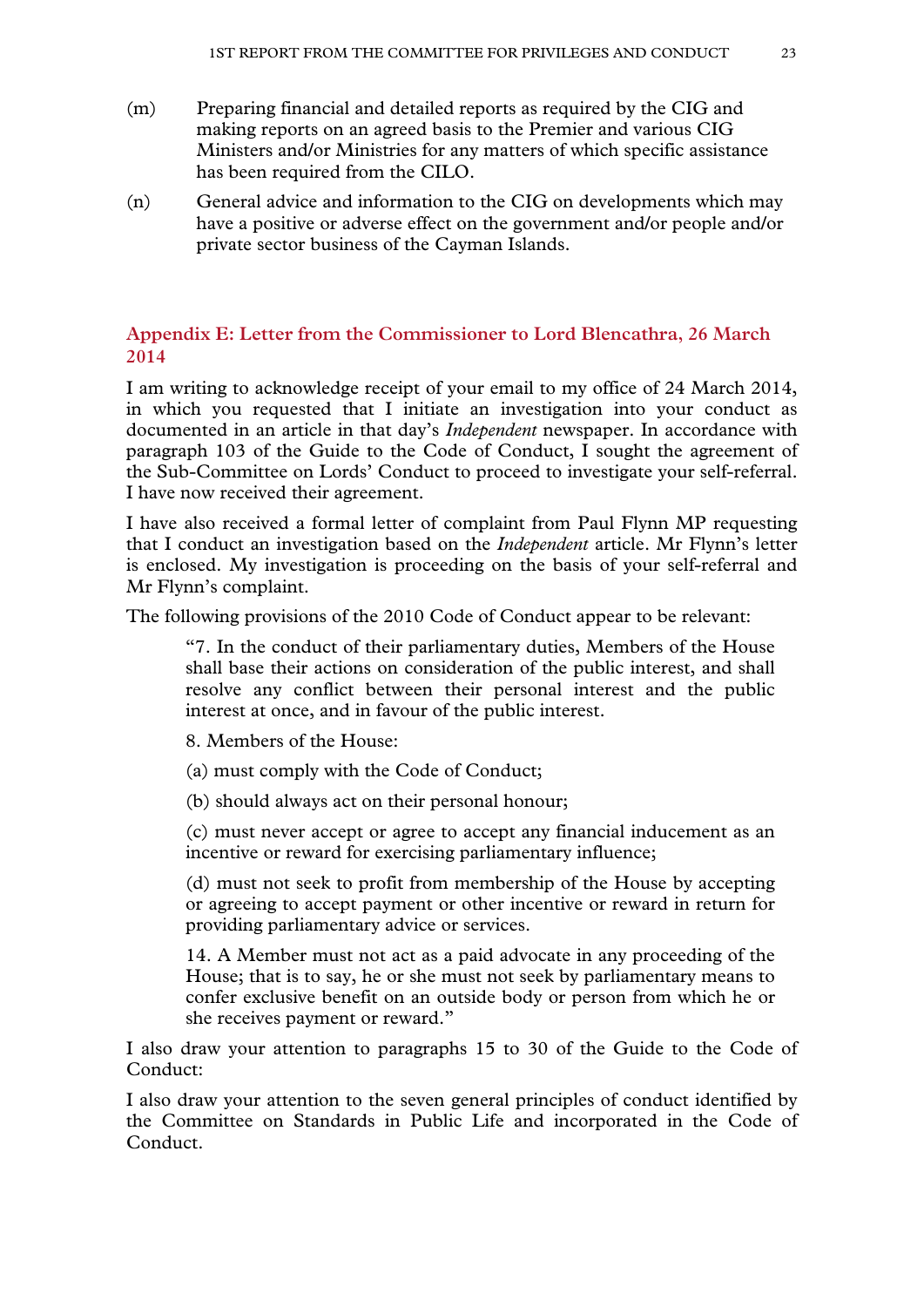It would be helpful if you would review the evidence you submitted to me in July 2012 and either confirm that you stand by it, or amend it as you see fit in the light of the allegations contained in *The Independent* article.

Enclosed is a copy of *The Independent* article, together with a chain of emails and contracts between Two Lions Consultancy Ltd and the Government of the Caymans Islands.

I invite you to respond in writing with a full and accurate account of the matters in question. A response by 16 April 2014 would greatly assist me in investigating this matter in a timely fashion.

I also enclose for ease of reference a copy of the Code of Conduct for Members of the House of Lords and Guide to the Code of Conduct (second edition: November 2011).

#### **Appendix F: Letter from Lord Blencathra to the Commissioner, 7 April 2014**

1. Following the article in the *Independent* on the 24th March 2014 I referred myself to you for investigation. I am sorry that this issue has arisen again when I believe that there has been no impropriety then or since.

2. With this submission I shall reaffirm that I have never provided Parliamentary Services to the Cayman Islands Government by way of lobbying MPs, Peers or Parliament. As you know I did draw a distinction between Parliament and Government and that anomaly was removed last month in the revised Lords' Code

3. I shall also affirm that I have not broken the new Code we have just approved and I shall produce evidence to show you what my role entailed as far as interaction with the UK Government was concerned up until last month. I appreciate that this information is not germane to the current complaint but I want you to see that I was undertaking a wide range of work in the "mini ambassador" role which did not involve lobbying the UK Government.

4. In 2012 Mr. Flynn made specific allegations that I had lobbied MPs and Parliament. I gave you all the facts about those allegations then and I stand by them as accurate. I have looked at my files since then and there are three letters only to Members of Parliament sent by me since your last report. I attach them.<sup>20</sup> One is in reply to a Member who had written to me on behalf of a constituent complaining about the Cayman Turtle Farm. Another is to a Member who is the Chairman of the BVI Parliamentary Group and he was seeking feedback from all Overseas Territories on the idea that they should send an MP or Peer to represent them in Parliament. The third is to an MP (who is a member of the Cayman APPG) asking him to consider a possible intern. None of them are lobbying for the Cayman Government nor making representations to Parliament, nor providing parliamentary services. I have not contacted the three Members about releasing my responses and I would be grateful if your office would undertake that please and delete any personal information.

5. You asked me to answer discrepancies between the evidence given before and what was contained in the contract. The first contract I signed, of November 2011 was the first time that the completely new role of Director was being established with the appointment of someone other than a Cayman civil servant which was the

<sup>&</sup>lt;sup>20</sup> The letters and other documents attached to Lord Blencathra's response are not printed with this report.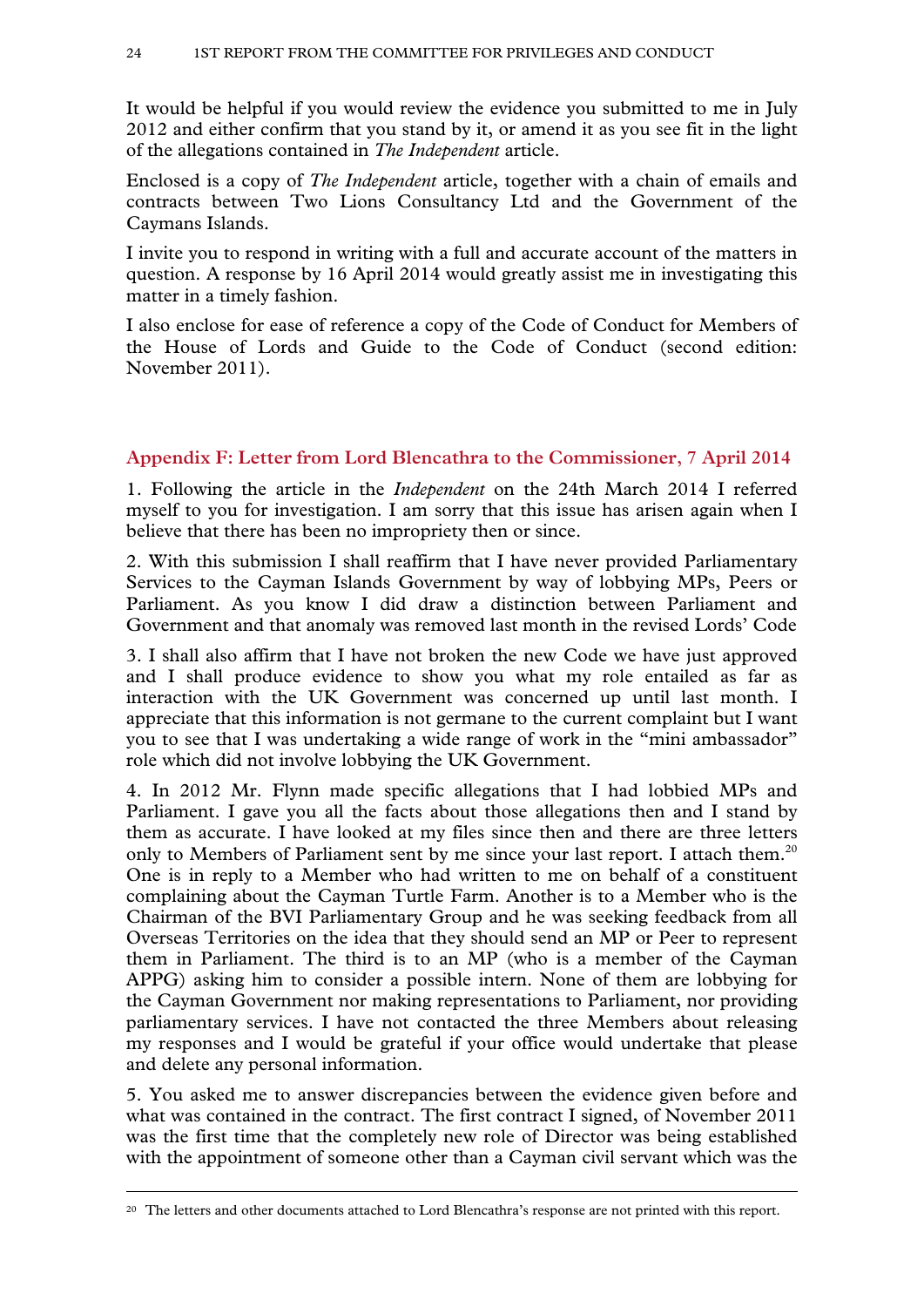norm in the past. The role and tasks I undertook in late 2011 have changed considerably during the time I have been in post. I will elaborate further later. These changes meant that the need for some of the items listed in the first contract, and indeed the second contract, fell away as unnecessary.

6. Although I made clear in statements that I could not and would not lobby MPs and Parliament, with hindsight I regret that I did not press for the reference in item (c) which could be construed as lobbying by some, to be deleted from that first trial contract of November 2011. Because I knew I would not be making representations to MPs and Parliament, I did not consider their inclusion to be important. I accept that was probably a mistake and that it might have caused the wrong perception and I am very sorry about that. That contract was for one year and when it came up for renewal in November 2012 it was amended and all references to MPs and Parliament were deleted. This was the first available opportunity to delete those references to MPs and Parliament. It should be noted that in both contracts I was appointed as the "Director" of the office and not the Representative, which was the title my predecessors had.

There were other things in that contract which I would not be doing either;

7. One example of an activity I did not do was item (l) in that first contract. That was a reference to conducting interviews for staff but that role had finished about a year earlier.

8. Nor did I do item (m), preparing financial reports and running the financial side of the London office. Nevertheless these items were included even though I would not be doing them. I refer to these items, (l) and (m) as further proof that I was not expected to do everything in Annex I of that contract.

9. Thus even though that initial contract mentioned making "representations to MPs and Parliament," I did not do it in reality. You saw all the evidence of my activities in that regard; I have not asked a single question nor made a speech in Parliament for the Cayman Islands; I have not lobbied MPs nor Peers. I have not sought to influence legislation. In short, I did not provide parliamentary services nor did I put my private interest before the public one. Therefore it never crossed my mind to send you that contract when you looked at this in 2012 since it was irrelevant to the specific allegations made by the *Independent* and Mr. Flynn. We were looking at what I actually did and not at what I might theoretically do based on the terms of the contract.

10. I also refer you to my letter to you of 5th September 2012 where I pointed out that I was facing hostile questioning from one Cayman media person about what I would do for Cayman. As you know from the transcript, I limited my response to saying that I would feed in views to the UK Government and Ministers. However the answer which would have impressed the local media more, would have been to say that I was going to make representations to MPs and Parliament. That would have been my "get out of jail free" card for the local Cayman media. However I did not say that because I knew that it was wrong and I would not be lobbying MPs, Peers and Parliament.

11. With regard to the point in the article about "guaranteeing access" the journalist is misrepresenting what I was saying here. The CIG asked me for advice on what title I should have if I were to be appointed as head of the London Office. I said that some of the key organisations I would have to deal with, namely the FCO, EU OCTA (Overseas and Countries Territories Association) and UKOTA (United Kingdom Overseas Territories Association) are formal organisations, which have strict rules requiring those who attend their meetings to be designated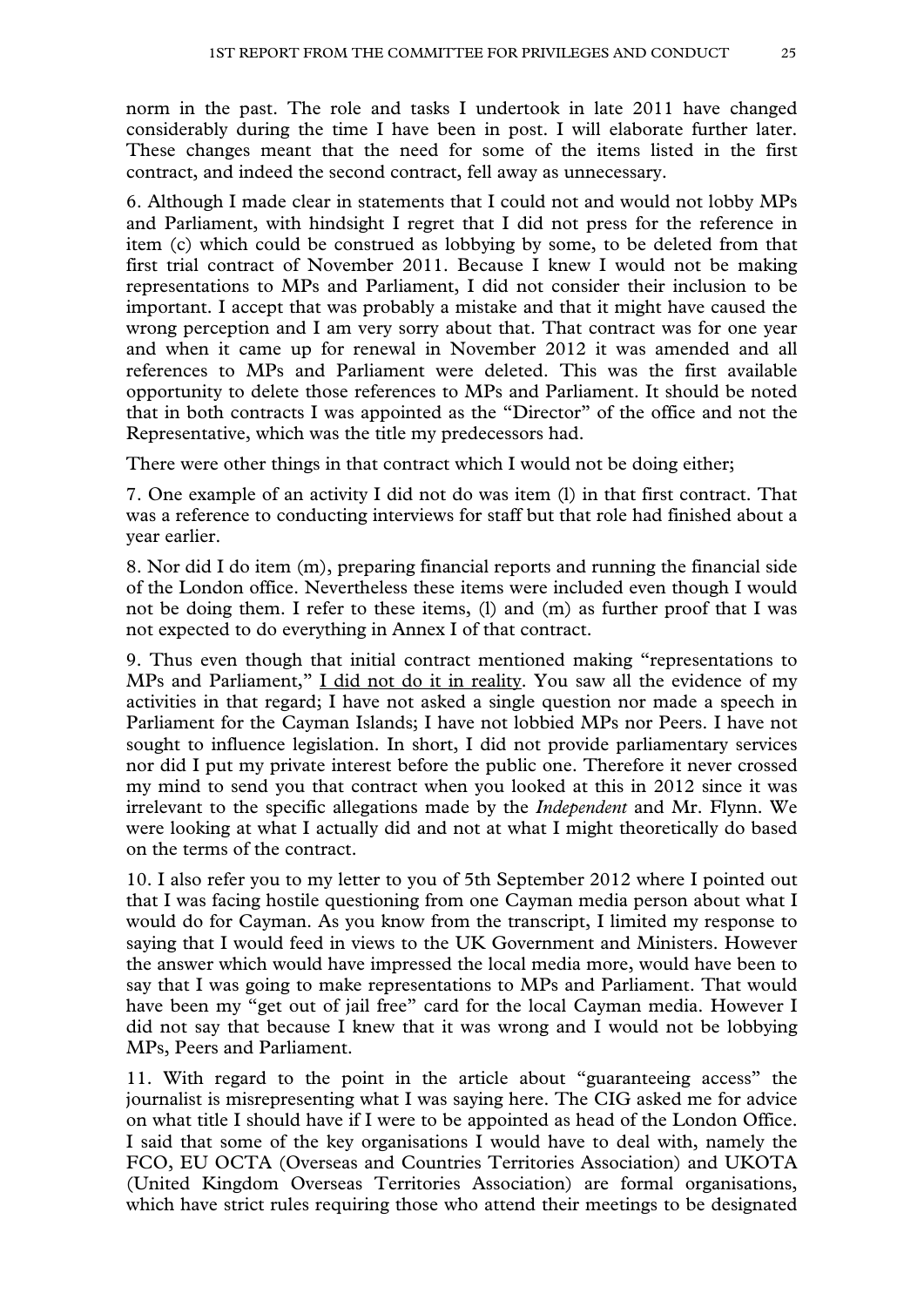with a formal title. The only designations which were acceptable to them, were Representative or Director. Indeed in the e-mail to Dr. Basdeo I pointed out that the title "Lord" carried no weight for gaining access to these organisations. That comment reinforces the point I made to you earlier that I was not appointed to this role because I was a Lord. These organisations needed to know that one was the "Director" or designated "Representative" and then one could attend meetings. I was designated the Director and the post of "Representative" of the CIG was never officially filled.

12. I want now to set out some of the detail relating to the work I have been doing since November 2012 since it gives a more accurate picture than simplistic accusations of lobbying the government.

13. As I attempted to explain to the journalist, work with the UK Government or Ministers is a tiny part of my role. She has the erroneous concept that the role is all about lobbying Ministers and civil servants but nothing could be further from the truth. In actual fact a great deal of my work with the FCO is working with colleagues in UKOTA and arranging briefing meetings for Cayman civil servants, usually at the request of the FCO.

14. To try to put my contacts with the FCO and Other Government Departments into context, I have looked at my mail "inbox" for January and February this year. I have received over 240 messages from UKOTA and other Territory Representatives, 206 from the CIG, 52 from EU OCTA, about 12 from the FCO and OGDs and over 100 miscellaneous ones. Nearly all of these required action or a response. They were not spam. Most of those FCO and OGD ones were about finalising the logistical arrangements at the request of the FCO for meetings already agreed in principle or arranging fact finding and briefing meetings for Cayman civil servants, again at the request of the FCO.

15. I attach at Annex A some relevant e-mails for a study visit I was working on for the Chief Officer of the Cayman Department of Tourism. Note that the FCO Governor's Office approved it and then it was passed to me to make the arrangements and schedule the meetings. Note that there is no lobbying involved—indeed you could say the reverse—that the UK Government has the chance to "lobby" Cayman on issues.

16. Annex B is information for a study visit I arranged in January for the Cayman Education and Employment Minister and her officials. This came about because the Joint Communiqué signed by all the UK Overseas Territories and the UK Government in November 2013 had four bullet points stating that the UK and UK OTs would share best practice on education and employment issues. This was an intensive study visit, learning from UK education and employment experts, most of whom were private sector and not government. All my work here was administrative and there was not one single word of lobbying by anyone to the UK Minister or officials, or anyone else. Note that the request to me to arrange the study came from the FCO.

17. The Cayman Premier was in London two weeks ago. He was meeting Ministers and officials in the FCO—all requested by his office in Cayman. The meetings had been agreed in principle and an FCO official and I were tasked with sorting out the timetable.

18. Sometimes in the past the request from the Premier's office to meet the UK Minister would come to me first and then the FCO Governor's staff would be copied in. On the occasion above the request went though the Governor's office first and then I was copied in. I believe that all Chief Ministers and Premiers of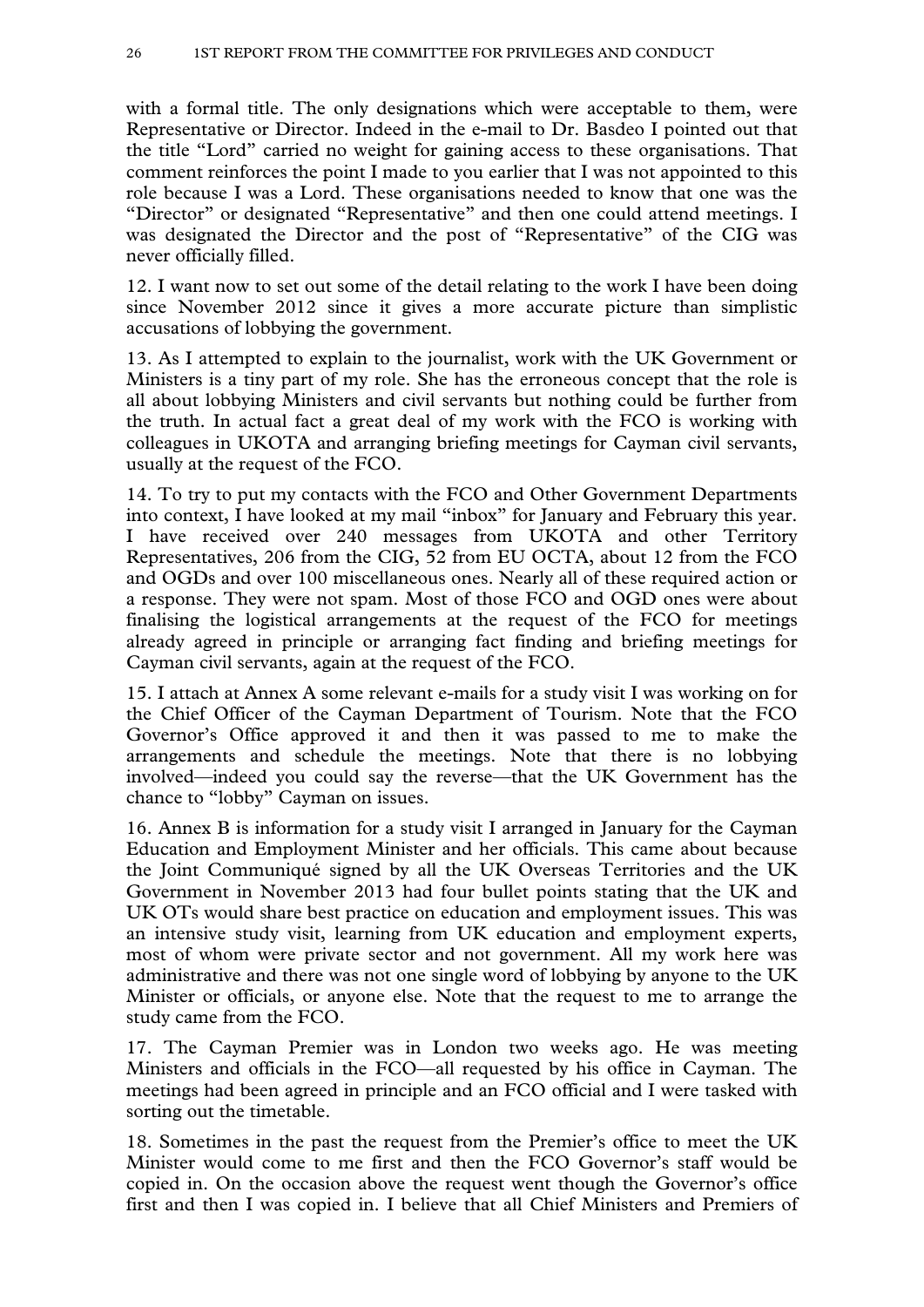UK Overseas Territories will usually meet the FCO Minister when they come to London. That is routine administrative diplomacy and has nothing to do with either, seeking unique access, nor providing parliamentary services.

19. When you make your report on the specific allegations of the Independent and Mr. Flynn, I would be grateful for your opinion on the above examples also. As far as I know no-one has made a complaint about them, yet, and I maintain that they are not parliamentary services; they have nothing to do with lobbying or seeking to influence Parliament, Government or Ministers. A large part of what the London Office of the CIG does is unglamorous administration, as Annex 1 in my contract showed.

20. These examples above give a flavour of the work I do in arranging meetings with UK Government officials. I have more examples of this sort of work above where I do a lot of arranging meetings and often at the request of the British Government. That is because of the partnership agreements between the UK Government and all the British Overseas Territories announced in the White Paper and implemented in the Communiqués.

21. I also attach other documents, which show the relationship between the Government and Representatives of the Overseas Territories. Since the Government White Paper of June 2012 and the innovation of action plan Communiqués at the end of the Joint Ministerial Council meetings in November there has been a big drive by the FCO to include the London Representatives, and myself as Director, in discussions and use us as conduits on a whole range of issues.

22. The UK Government published a White Paper in June 2012 on the UK Overseas Territories and a key part of it was to increase the dialogue, interaction and support between all UK Government Departments and the UK OTs. On most occasions the FCO and OGDs come to the London Representatives, or in my case Director, first or simultaneously approach the UK Territory Governments and us. We are regularly used as a channel to pass messages between the UK Territory Government and FCO/UK Government. These may be "double banked" with an identical message via the Governor. However the Territories ail have democratic governments and it is an important principle that they are consulted via their own channels rather than every message transmitted only through the British Governor, which could give the wrong impression of colonialism.

23. On the official UK GOV website there is an official policy page called "Supporting the Overseas Territories" and it begins "we have a broad responsibility to support the Overseas territories …" I attach the summary of it with this letter, Annex C. It makes the point that the Communiqué is a plan of action for the UK Government and UK OTs to work on jointly.

24. In the White Paper William Hague said, "We plan to upgrade engagement between UK Ministers and Territory Governments into a Joint Ministerial Council tasked with monitoring and driving forward work to realise our vision."

25. There is therefore no need for me to "lobby" the UK Government for help or support for the Cayman Islands as working in partnership on a range of agreed issues is now an established policy of the UK Government. This has been the case since the creation of the Joint Ministerial Council of November 2012 and the resultant Communiqués.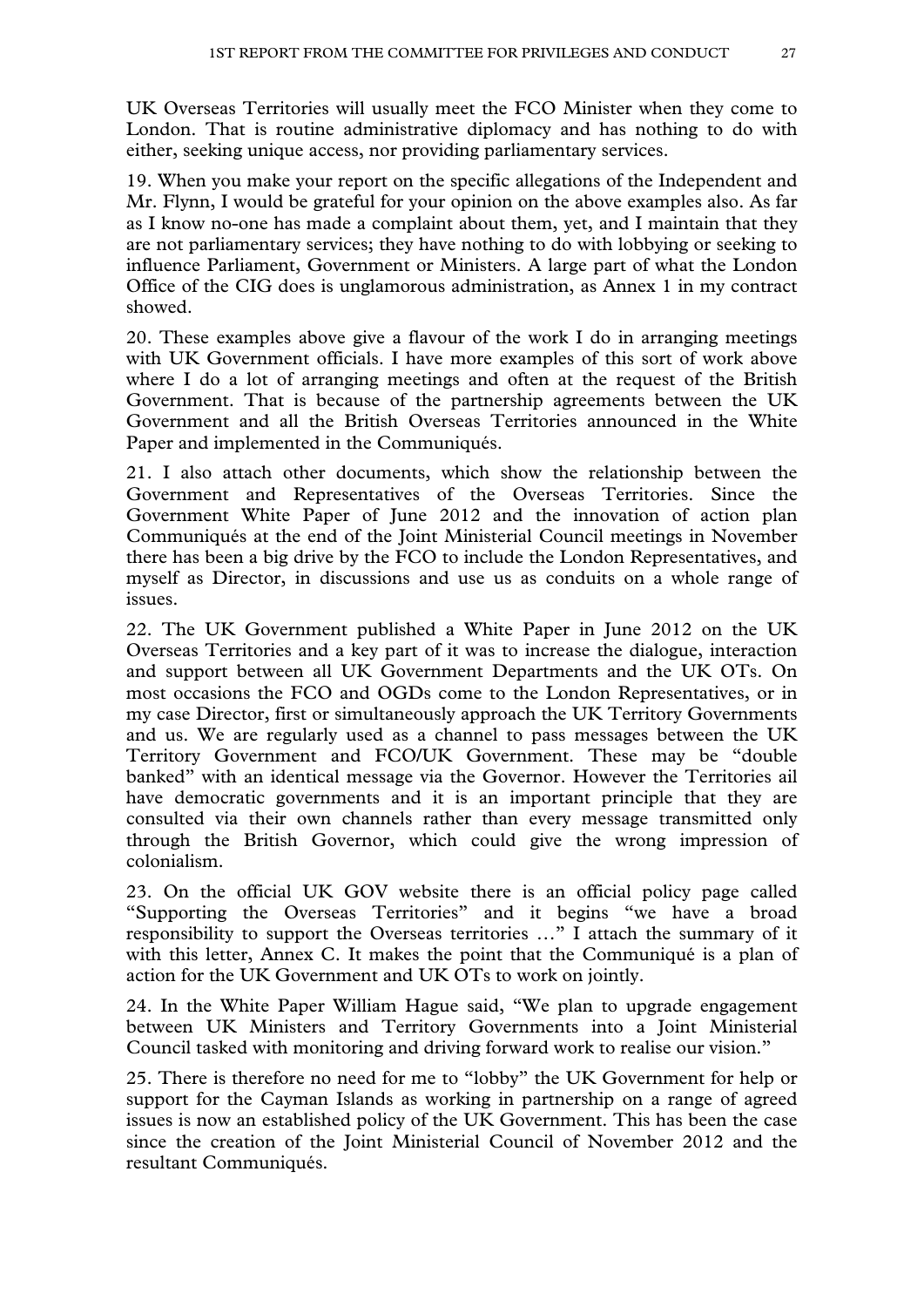26. I also attach a copy of the Communiqué (Annex D) from the meeting of November 2013 and that sets out all the areas in which we will be working in partnership with the UK Government. All of the London Representatives of the UK OTs, and myself as Director are usually consulted and invited to briefing meetings on any initiatives, which the FCO or OGDs may wish to take with regard to items in the Communiqué. Last Monday, for example, we were invited to a LIFE meeting and briefed by UK Government experts on how we could draft bids to apply for EU funding from the LIFE fund.

27. Because 90% of the biodiversity of the UK is not in Great Britain but in the British Overseas Territories we are regularly consulted by DEFRA and asked to briefing meetings organised by the Department or one of their partners such as the RSPB.

28. Annex E is just one of many examples of those FCO messages we all receive.

29. I attach at Annex F, part of the Government's response to the Environmental Audit Committee which was published two weeks on 25th March 2014. Note in this official UK Government reply that the Government stresses how it involves the Territory Representatives and "sherpas" in drawing up the agenda of the JMC and taking forward the preparations for the Joint Ministerial Council. I am designated as the London "Sherpa" for Cayman and all my colleagues from the other Overseas Territories perform an identical role.

30. It has been an enormous amount of administrative work and organising jointly with the FCO the physical running of events during the JMC week. I recall that we were asked whether we wanted the Business Event at the JMC to be on Wednesday or Thursday and I made strong representations that it should be Thursday. I also suggested that a session have a different title. I would hope that those "representations" cannot be classed as improper "lobbying."

31. I enclose at Annex G another of those FCO messages I received in January of this year. It is asking for feedback on one of their officials. Last year I was able to provide a full and fulsome report on another official but on this occasion I was not able to respond in time. However this and the earlier requests also help to give a flavour to the work I and the other UKOTA Reps do in London. The Government would never ask me to give an opinion about one of their officials if I were a "lobbyist." Nor were they seeking my opinion because I am a Peer.

32. I do not get unique access to the FCO Minister or officials because I am a Peer. I am treated exactly the same as all the other Representatives of the other UK Overseas Territories in London. I have never sought to get unique access for myself nor Cayman Ministers nor officials.

33. The thrust of the journalist's article in the *Independent* is that there was an item in my original trial contract, which is in direct conflict with the Code and therefore I must be in breach of the Code, per se. However I assert that what I actually did, and as investigated by you, showed that I did not breach the old Code, either by way of advocacy or lobbying Members or Parliament, irrespective of what words were in the contract. That contract was changed 16 months ago but the journalist is endeavouring to insinuate that I am in breach for activities, which were legitimate then, but not under the new Code.

34. The journalist seems to have an obsession that all my contacts with the UK Government are improper. I cannot believe that a British Government request to me to arrange a study programme for Cayman officials is against the Code, nor finalising what day and time the Premier can meet a Minister who has agreed to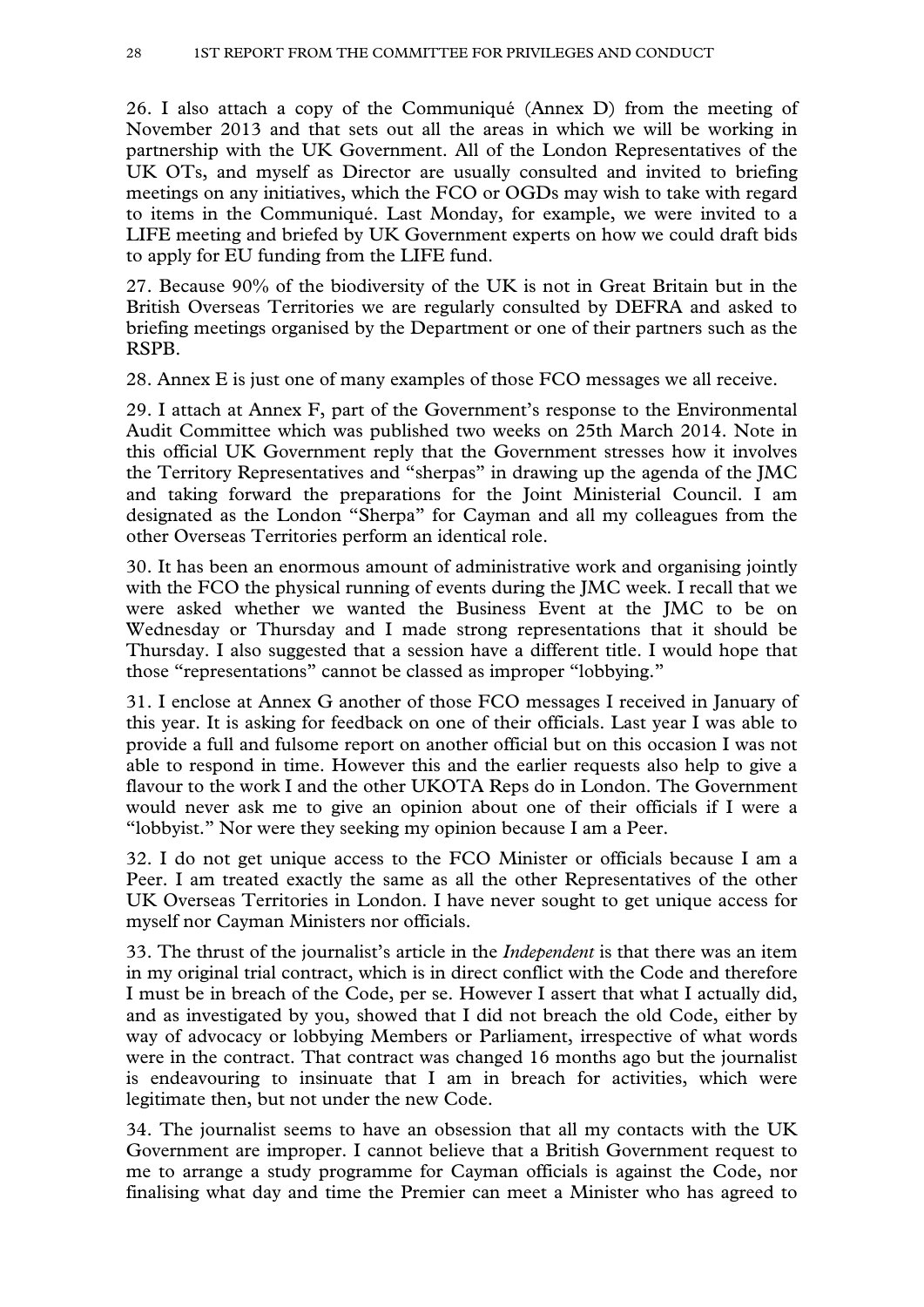see him. Nor do I think that forwarding briefing notes to an official who has asked for them for a meeting agreed and approved by the FCO is in breach either.

35. I am sorry to include so much paperwork but I believe that the documents I have provided show a completely different interaction with the FCO, OGDs and Ministers rather than the crude accusation in the *Independent* that I am a "lobbyist" or providing parliamentary services. I appreciate that the points I have made about the work I was doing with the FCO and Government generally has not been the subject of a complaint but I do not want to leave unanswered the innuendo of improper lobbying of the UK Government. I have not contacted any of the civil servants whose names appear on the e-mails I have enclosed. If you wish to publish them than I would be grateful if you would redact their names and contact details.

36. As you can see from the newspaper headline, this article was politically motivated and is as much an attack against the Cayman Islands, which the *Independent* clearly detests as well as an attack on me. The Prime Minister stated in the House of Commons last year that Cayman and other UK OTs were no longer "Tax Havens". The *Independent* does not accept that reality. They have distorted the truth about Cayman referring to this UK Overseas Territory in derogatory and emotive language in an attempt to blacken their reputation and what I do.

37. When I wrote to you last time I described my role as a sort of mini ambassador. Many people, including some Members of Parliament and journalists dislike Cayman so much that they will seek to denigrate anyone who defends this UK Territory. This is not the place to make an issue of it but I find the hostile comments about Cayman and its people to be quite despicable. The vast majority have British nationality, have been totally loyal to the Crown for the last 300 years and they do not deserve to be denigrated as if they were criminals.

38. The British Overseas Territories are not like some ruthless multinational companies seeking to put one over on the UK Government. They should not be kept at arm's length and treated with suspicion. They are not pariah states like North Korea. They are part of the UK family and that is why the FCO works closely with the Overseas Territories and the London based Representatives. We are treated as mini ambassadors and we act merely as conduits between the UK Government and Territory Governments in addition to all the other EU and international issues with which we deal. I do not claim that this role is completely unique but it is fairly unique.

39. Turning to the present situation, the Cayman Government and I have agreed that the new contract of November 2012 cannot continue, although it could be easily amended to guarantee compliance with the new Lords' Code. As you can see from the Annex 1 of my current contract the vast majority of things I do are nothing to do with the UK Government, Ministers and civil servants.

40. We could have amended items (c), (i) and (k) to remove all references to the UK Government and made an addendum that nothing in the contract would require one to make representations to any MPs, Peers, Parliament, Ministers and civil servants. However some critics will not stop their attacks on Cayman and myself so long as the framework of this contract exists even if we clearly and specifically ruled out any contact whatsoever with the UK Government.

41. However the Cayman Premier and I jointly agreed to terminate the contract on 31st March rather than seek to amend it piecemeal.